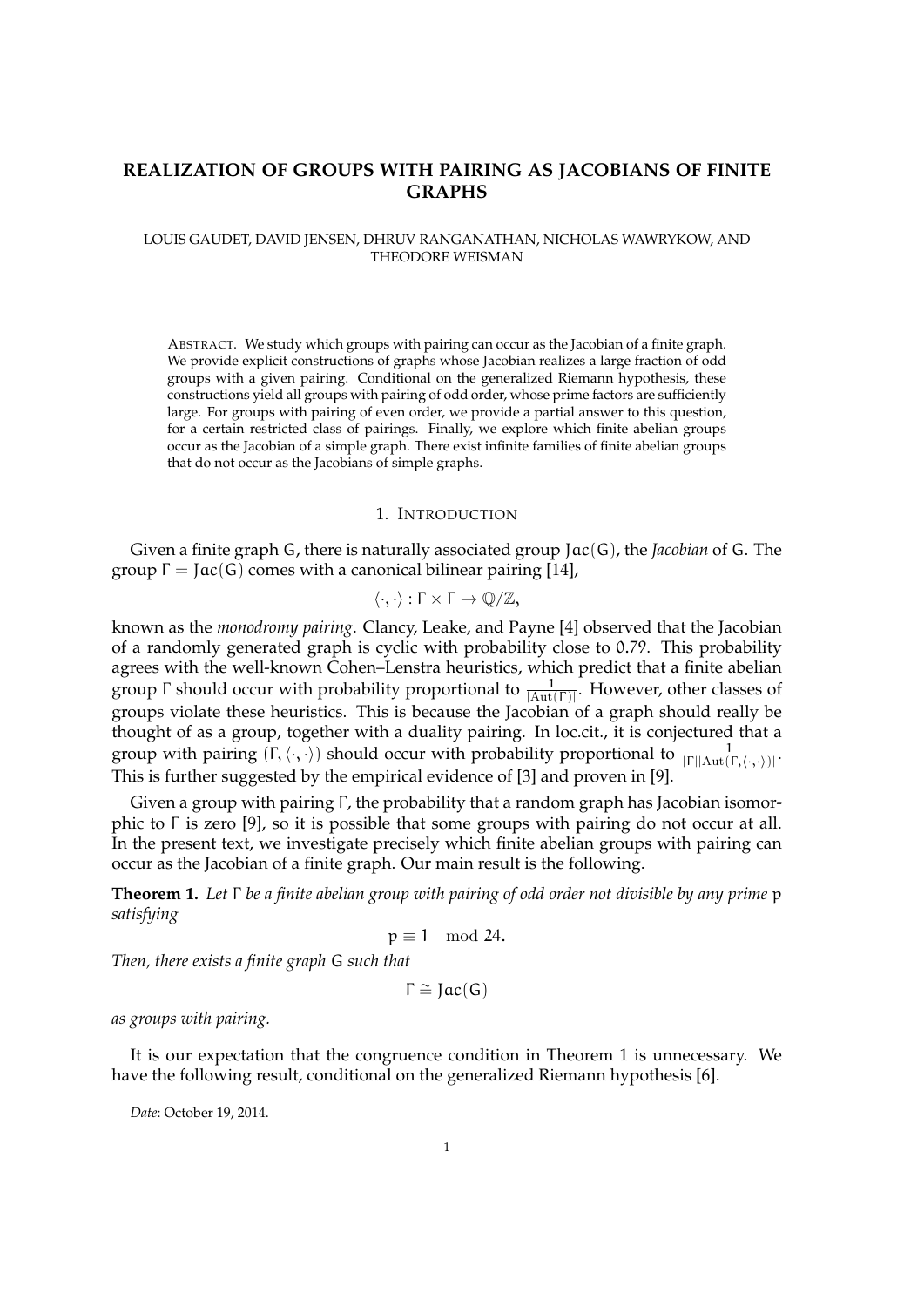**Theorem 2** (Conditional on GRH)**.** *Let* Γ *be a finite abelian group with pairing. There exists a finite set of primes*  $\mathcal{P} \subset \mathbb{Z}$  *such that, if* |Γ| *is not divisible by any*  $p \in \mathcal{P}$ , then there exists a graph G *such that*

$$
\Gamma \cong Jac(G)
$$

*as groups with pairing.*

**Remark 3.** The above result is related to the following purely number theoretic question. *Given a prime* p *and a positive integer* r, does there exist a prime  $q < 2p^{r/2}$ , with  $q \equiv 3 \mod 4$ , *such that* q *is a quadratic non-residue modulo* p? Numerical evidence suggests that the set  $\mathscr P$ in Theorem 2 should consist only of the prime 2. In other words, the congruence condition in Theorem 1 is unnecessary.

Jacobians of wedge-sums of graphs decompose canonically as the orthogonal direct sum of the Jacobians of their components. A structure theorem for groups with pairing therefore allows us to focus on the case where Γ is cyclic. When Γ is a 2-group, however, this structure result is more complicated. There are 4 *non-exceptional* natural pairings on the group  $\mathbb{Z}/2^r\mathbb{Z}$ , and we find graphs which realize these groups with pairings. There are, in addition, 2 exceptional families of pairings on the group  $(\mathbb{Z}/2^{r}\mathbb{Z})^2$  that do not decompose as the orthogonal direct sum of cyclic groups with pairing. We refer to Section 2 for background regarding pairings on 2-groups.

**Theorem 4.** *Let*  $\Gamma \cong (\mathbb{Z}/2^{r}\mathbb{Z}, \langle \cdot, \cdot \rangle)$  *be a cyclic* 2*-group with non-exceptional pairing*  $\langle \cdot, \cdot \rangle$ *. Then there exists a graph* G *such that*

$$
\Gamma \cong Jac(G)
$$

*as groups with pairing.*

We discuss groups with exceptional pairings in further detail in Section 4.2.

If we forget the structure of the pairing on  $\Gamma$ , it is elementary to observe that every finite abelian group Γ occurs as the Jacobian of a multigraph G. Naively, however, the construction often necessitates the use of graphs with multiple edges. Since the Erdős– Rényi random graphs studied in [3, 4, 9] are always simple, we find it natural to ask the following.

**Question.** Which finite abelian groups (without a specified pairing) occur as the Jacobian of a simple graph?

We find that there are infinite families of finite groups that do not occur as the Jacobians of simple graphs.

**Theorem 5.** For any  $k \ge 1$ , there exists no simple graph G such that

$$
Jac(G)\cong (\mathbb{Z}/2\mathbb{Z})^k.
$$

More generally, we have the following result for groups with a large number of  $\mathbb{Z}/2\mathbb{Z}$ invariant factors.

**Theorem 6.** Let H be a finite abelian group. Then there exists a natural number  $k_H$  depending on H, such that for all  $k > k_H$ , there does not exist a simple graph G with

$$
Jac(G)\cong (\mathbb{Z}/2\mathbb{Z})^k\times H.
$$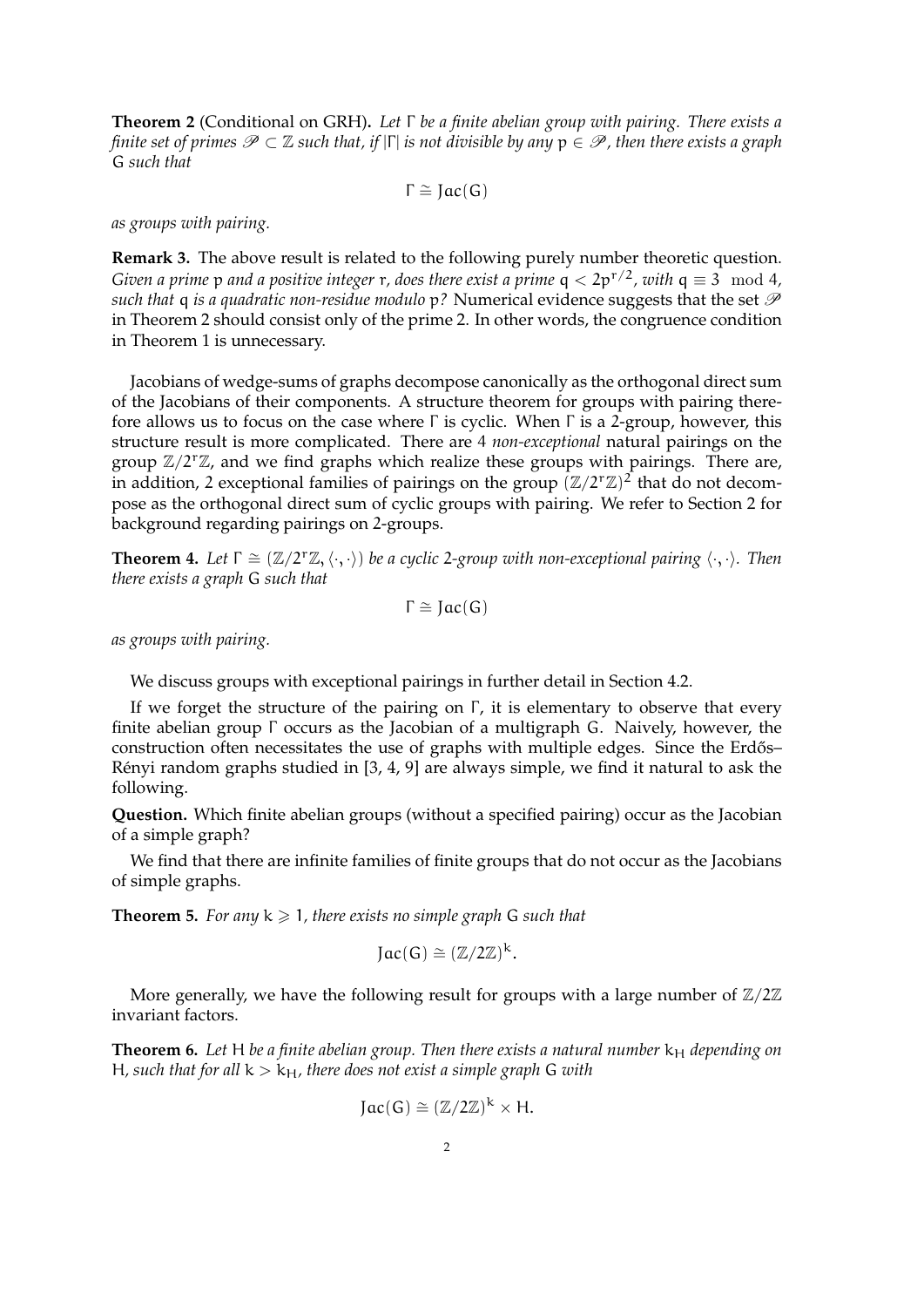**Acknowledgements.** This project was completed as part of the 2014 Summer Undergraduate Mathematics Research at Yale (SUMRY) program, where the second and third authors were supported as mentors and the first, fourth, and fifth authors were supported as participants. It is a pleasure to thank all involved in the program for creating a vibrant research community. In particular, we benefited from conversations with Dan Corey, Andrew Deveau, Jenna Kainic, Nathan Kaplan, Susie Kimport, Dan Mitropolsky, and Anup Rao. We thank Sam Payne for suggesting the problem. We are also especially grateful to Paul Pollack, for patiently explaining his work.

### 2. BACKGROUND

2.1. **Jacobians of graphs.** We briefly recall the basics of divisor theory on graphs. We refer to [1] for further details. A *divisor* on a graph is an integral linear combination of vertices, and we write a divisor as

$$
D=\sum_{\nu\in V(G)}D(\nu)\nu,
$$

where each  $D(v)$  is an integer. The *degree* of a divisor D is

$$
\deg(D)=\sum_{\nu\in V(G)}D(\nu).
$$

It is common to think of a divisor as a configuration of "chips" and "anti-chips" on the vertices of the graph, so that the degree is just the total number of chips.

Let  $\mathcal{M}(G) := \text{Hom}(V(G), \mathbb{Z})$  be the group of integer-valued functions on the vertices of G. For  $f \in \mathcal{M}(G)$ , we define

$$
\mathrm{ord}_\nu(f) := \sum_{\mathcal{W} \text{ adjacent to } \nu} (f(\nu) - f(\mathcal{W})),
$$

and

$$
\mathrm{div}(f):=\sum_{\nu\in V(G)}\mathrm{ord}_{\nu}(f)\nu.
$$

Divisors that arise as  $div(f)$  for a function  $f \in \mathcal{M}(G)$  are referred to as *principal*. We say that two divisors D<sup>1</sup> and D<sup>2</sup> are *equivalent*, and write D<sup>1</sup> ∼ D2, if their difference is principal.

Equivalence of divisors is related to the well-known "chip-firing game" on graphs, which can be described as follows. Given a divisor D and a vertex v, the *chip-firing move* centered at v corresponds to the vertex v giving one chip to each of its neighbors. That is, the vertex  $\nu$  loses a number of chips equal to its valence, and each neighbor gains exactly 1 chip. Two divisors are equivalent if one can be obtained from the other by a sequence of chip-firing moves.

Note that the degree of a divisor is invariant under equivalence. The *Jacobian* Jac(G) is the group of equivalence classes of divisors of degree zero. The Jacobian of a connected graph is always a finite group, with order equal to the number of spanning trees in G, see [2].

For the most part, we will not need any deep structural results about the Jacobians of graphs. The following result, however, will greatly simplify one of our proofs in the later sections.

**Theorem 7.** [5, Theorem 2] Let G be a planar graph. For any planar dual  $G^*$  of G, Jac(G)  $\simeq$  $Jac(G^{\star}).$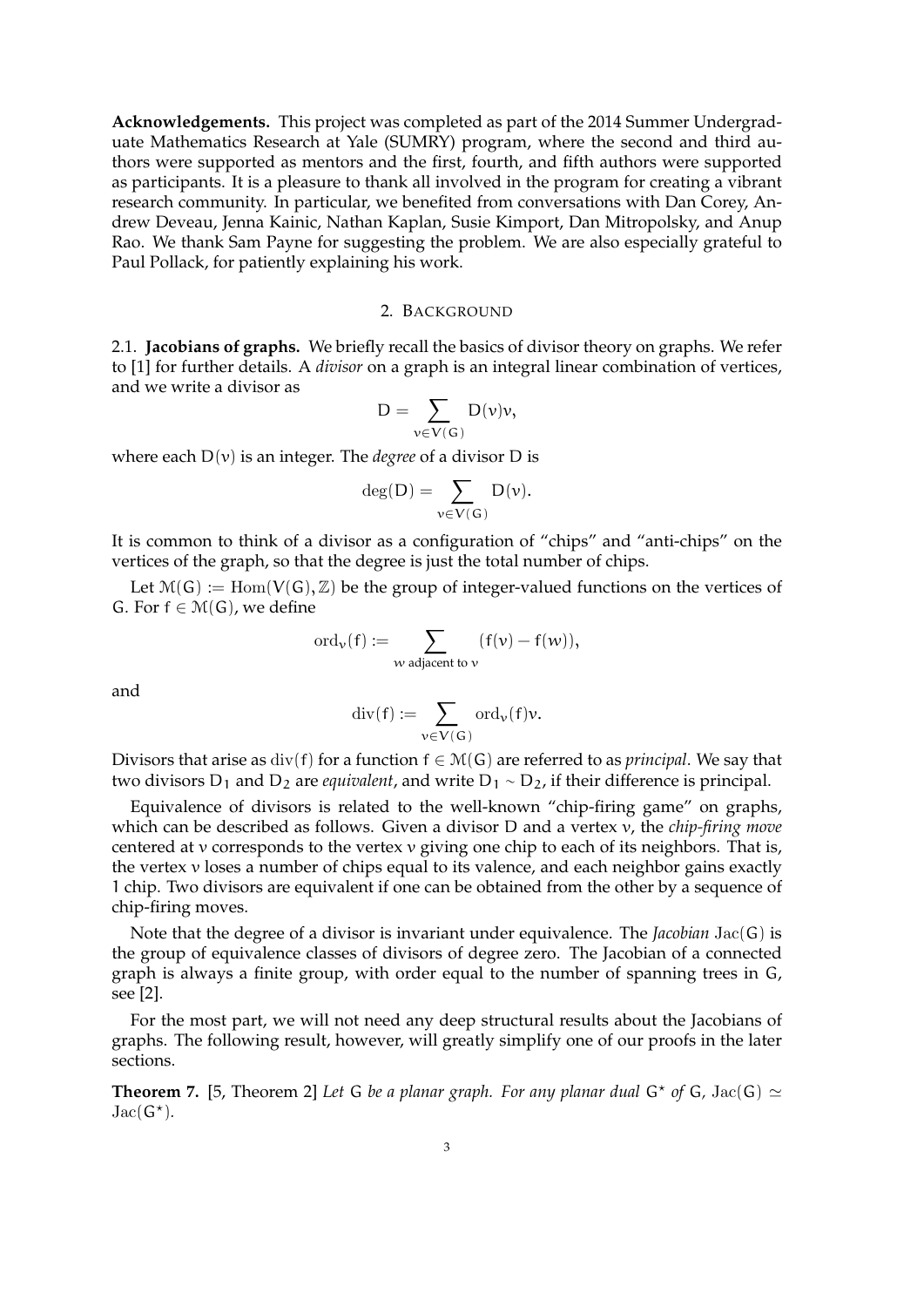The Jacobian of a graph comes equipped with a bilinear pairing, known as the *monodromy pairing*, defined as follows. Given two divisors  $D_1, D_2 \in \text{Jac}(G)$ , first find an integer m such that mD<sub>1</sub> is principal – that is, there exists a function  $f \in M(G)$  such that  $div(f) = D_1$ . Then we define

$$
\langle D_1, D_2 \rangle = \frac{1}{\mathfrak{m}} \sum_{v \in V(G)} D_2(v) f(v).
$$

2.2. **Reduced divisors and Dhar's burning algorithm.** Given a divisor D and a vertex  $v_0$ , we say that D is  $v_0$ -reduced if

- (1)  $D(v) \ge 0$  for all vertices  $v \ne v_0$ , and
- (2) every non-empty set  $A \subseteq V(G) \setminus \{v_0\}$  contains a vertex v such that outdeg<sub>A</sub>(v) >  $D(v)$ .

Every divisor is equivalent to a unique  $v_0$ -reduced divisor.

There is a simple algorithm for determining whether a given divisor satisfying (1) above is  $v_0$ -reduced, known as *Dhar's burning algorithm*. For  $v \neq v_0$ , imagine that there are D(v) buckets of water at v. Now, light a fire at  $v_0$ . The fire consumes the graph, burning an edge if one of its endpoints is burnt, and burning a vertex v if the number of burnt edges adjacent to v is greater than  $D(v)$  (that is, there is not enough water to fight the fire). The divisor D is  $v_0$ -reduced if and only if the fire consumes the whole graph. For a detailed account of this algorithm, we refer to [2, Section 5.1] and [7].

2.3. **Jacobians of wedge sums of graphs.** A key tool in our proof is the fact that the Jacobian of a wedge sum of graphs is the orthogonal direct sum of the Jacobians.

**Proposition 8.** Let G<sub>1</sub>, G<sub>2</sub> be graphs. Then

$$
\operatorname{Jac}(G_1 \vee G_2) \simeq \operatorname{Jac}(G_1) \oplus \operatorname{Jac}(G_2).
$$

*Proof.* This follows from the fact that any piecewise linear function on G corresponds to a piecewise linear function on  $G_i$  by restriction, and conversely any function on  $G_i$  can be extended to a function on G by giving it a constant value on  $G \setminus G_i$ .



FIGURE 1. The wedge sum operation on graphs. In this case,  $Jac(G_1) \simeq$  $\mathbb{Z}/3\mathbb{Z}$ , Jac(G<sub>2</sub>)  $\simeq \mathbb{Z}/4\mathbb{Z}$ , and Jac(G<sub>1</sub>  $\vee$  G<sub>2</sub>)  $\simeq \mathbb{Z}/12\mathbb{Z}$ .

2.4. **Structure results for groups with pairing.** Our arguments will rely heavily on the classification of finite abelian groups with pairing from [10, 15]. A first step in this classification is the following.

**Lemma 9.** Let  $\Gamma$  be a group with pairing  $\langle \cdot, \cdot \rangle$ , and suppose that there exist subgroups  $G_1, G_2 \subseteq G$ *such that*  $G \cong G_1 \times G_2$ . If the orders of  $G_1$  and  $G_2$  are relatively prime, then G is isomorphic to *the orthogonal direct sum*  $G_1 \oplus G_2$ *.*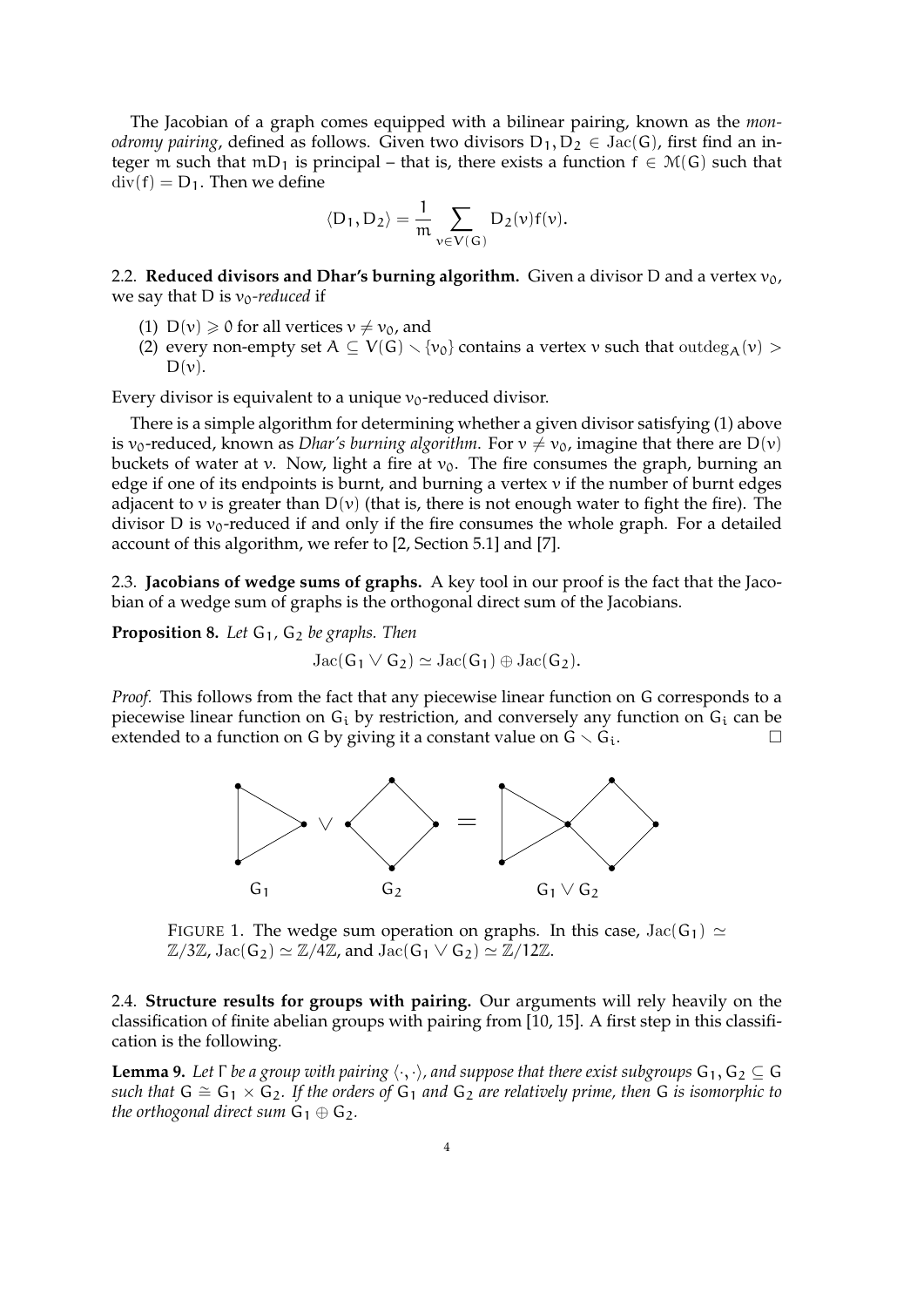Lemma 9 reduces the classification of finite abelian groups with pairing to the classification of p-groups with pairing. In light of Proposition 8, this lemma allows us to focus on constructing graphs whose Jacobian is a given p-group with pairing.

If p is an odd prime, then there are precisely two isomorphism classes of pairings on  $\mathbb{Z}/p^r\mathbb{Z}$ , for  $r \geq 1$ . More precisely, every nondegenerate pairing on  $\mathbb{Z}/p^r\mathbb{Z}$  is of the form

$$
\langle x,y\rangle_\alpha=\frac{axy}{p^r}
$$

for some integer a not divisible by p. Two such pairings  $\langle \cdot, \cdot \rangle_a, \langle \cdot, \cdot \rangle_b$  are isomorphic if and only if the Legendre symbols of a and b are equal. We will refer to these two pairings as the *residue* and *nonresidue* pairings. The following is a fundamental result for groups with pairing.

**Theorem 10.** *If* p *is an odd prime, then every finite abelian* p*-group with pairing decomposes as an orthogonal direct sum of cyclic groups with pairing.*

When  $p = 2$ , the situation is somewhat more intricate. Up to isomorphism, there are 4 distinct isomorphism classes of pairings on Z/2rZ, which we refer to as the *non-exceptional pairings*. These are given below.

$$
A_{2^{r}} \simeq (\mathbb{Z}/2^{r}\mathbb{Z}, \langle \cdot, \cdot \rangle), r \geqslant 1; \quad \langle x, y \rangle = \frac{xy}{2^{r}}
$$
\n
$$
B_{2^{r}} \simeq (\mathbb{Z}/2^{r}\mathbb{Z}, \langle \cdot, \cdot \rangle), r \geqslant 2; \quad \langle x, y \rangle = \frac{-xy}{2^{r}}
$$
\n
$$
C_{2^{r}} \simeq (\mathbb{Z}/2^{r}\mathbb{Z}, \langle \cdot, \cdot \rangle), r \geqslant 3; \quad \langle x, y \rangle = \frac{5xy}{2^{r}}
$$
\n
$$
\mathcal{D}_{2^{r}} \simeq (\mathbb{Z}/2^{r}\mathbb{Z}, \langle \cdot, \cdot \rangle), r \geqslant 3; \quad \langle x, y \rangle = \frac{-5xy}{2^{r}}.
$$

In addition, on  $(\mathbb{Z}/2^r\mathbb{Z})^2$  there are two isomorphism classes of pairings that do not decompose as an orthogonal direct sum of cyclic groups with pairing. We refer to these as the *exceptional pairings*:

$$
\mathcal{E}_{2^r} \simeq ((\mathbb{Z}/2^r\mathbb{Z})^2, \langle \cdot, \cdot \rangle), r \geqslant 1; \quad \langle e_i, e_j \rangle = \begin{cases} 0, & i = j \\ \frac{1}{2^n}, & \text{otherwise} \end{cases}
$$
  

$$
\mathcal{F}_{2^r} \simeq ((\mathbb{Z}/2^r\mathbb{Z})^2, \langle \cdot, \cdot \rangle), r \geqslant 2; \quad \langle e_i, e_j \rangle = \begin{cases} \frac{1}{2^{n-1}}, & i = j \\ \frac{1}{2^n}, & \text{otherwise} \end{cases}
$$

where  $e_i$  and  $e_j$  are generators for  $(\mathbb{Z}/2^r\mathbb{Z})^2$ .

We note the following two results of Miranda [10].

**Lemma 11.** Let  $\Gamma$  be a finite abelian group of order  $2^r$ , with pairing  $\langle \cdot, \cdot \rangle$ . If  $\langle x, x \rangle = \frac{a}{2^r}$  for *some* x ∈ Γ *and odd positive integer* a*, then* Γ *is cyclic generated by* x*. Furthermore, for some*  $c \in \{\pm 1, \pm 5\}$ , with  $c \equiv \alpha \pmod{8}$ , there is an isomorphism of groups  $\phi : \Gamma \to \mathbb{Z}/2^{r}\mathbb{Z}$  such that

$$
\langle x,y\rangle=\frac{c\varphi(x)\varphi(y)}{2^r}.
$$

**Theorem 12.** *The groups*  $A_{2r}$ ,  $B_{2r}$ ,  $C_{2r}$ ,  $D_{2r}$ ,  $E_{2r}$ ,  $F_{2r}$  *generate all 2-groups with pairing under orthogonal direct sum.*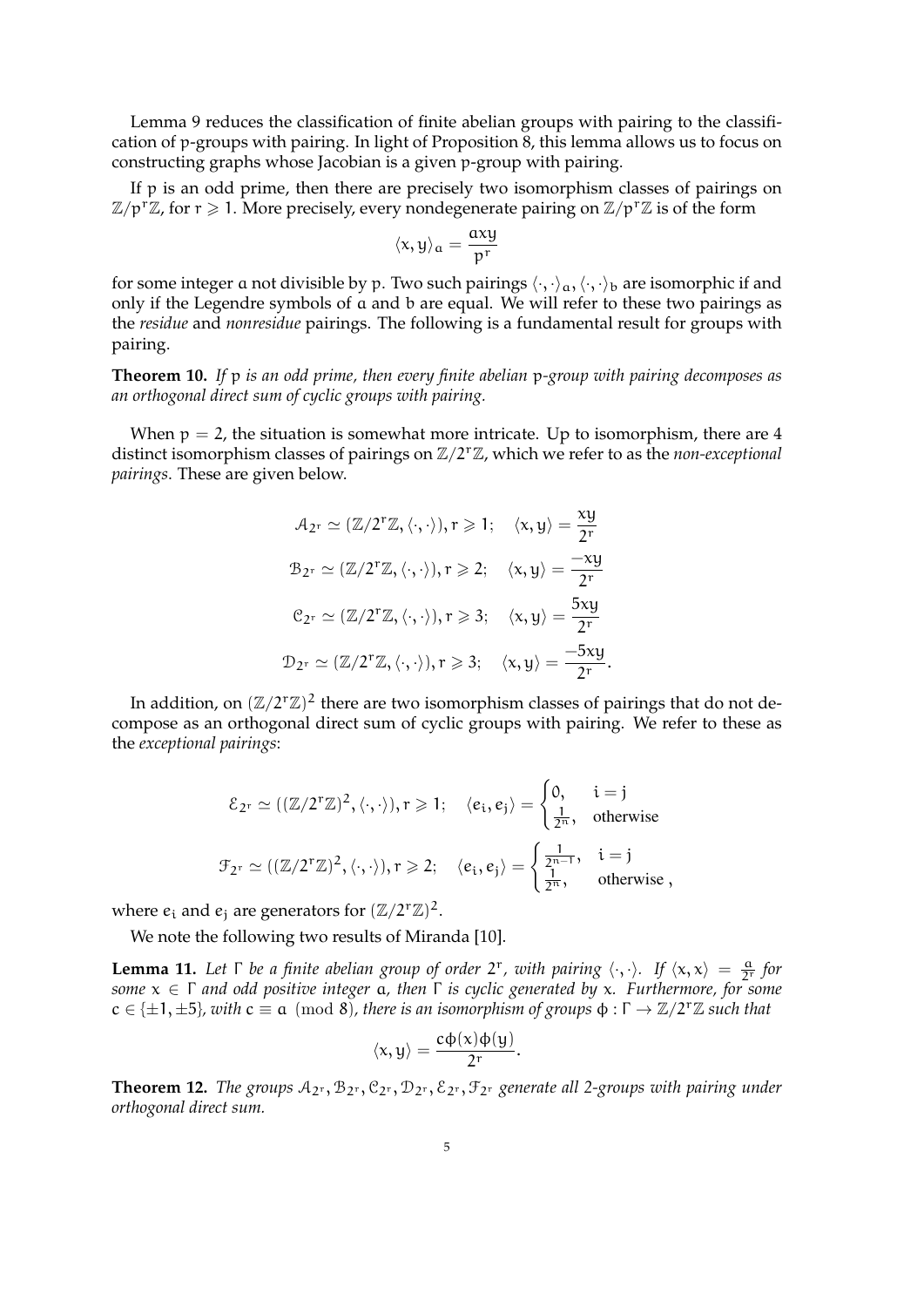#### 3. ODD GROUPS WITH PAIRING

In this section, we investigate which groups with pairing of odd order occur as the Jacobian of a graph. The decomposition of the Jacobain of a wedge sum as the orthogonal sum of the Jacobians of its components reduces our goal to the following.

**Problem.** Given a pairing  $\langle \cdot, \cdot \rangle$  on the group  $\mathbb{Z}/p^r\mathbb{Z}$  with p odd, find a graph G such that Jac(G) is isomorphic to  $\mathbb{Z}/p^r\mathbb{Z}$ , such that  $\langle \cdot, \cdot \rangle$  is induced by the monodromy pairing.I

When  $p = 2$ , which we consider in Section 4, we must also consider the non-decomposable pairings on  $\mathbb{Z}/2^r\mathbb{Z} \times \mathbb{Z}/2^r\mathbb{Z}$ .

3.1. **Subdivided Banana Graphs.** We begin with the following construction.

**Construction 1.** Let  $s = (s_1, \ldots, s_m)$  be a tuple of positive integers. Let  $B_m$  denote the so-called "banana graph", which has two vertices and m edges between them. Construct the *s*-subdivided banana graph from  $B_m$  by subdividing the ith edge  $s_i - 1$  times. We denote this graph by Bs, see Figure 2.



FIGURE 2. The 3-banana graph and the subdivided banana  $B_{(4,2,3)}$ .

**Proposition 13.** Fix a prime p and an integer r. Let  $s = (s_1, \ldots, s_m)$  be a tuple of positive *integers such that*

$$
\sum_{i=1}^{m} \frac{\prod_{j=1}^{m} s_j}{s_i} = p^r
$$

*and*  $gcd(s_i, p) = 1$  *for all i. Then* 

$$
\operatorname{Jac}(B_{\mathbf{s}}) \simeq (\mathbb{Z}/p^r\mathbb{Z}, \langle \cdot, \cdot \rangle),
$$

*where*  $\langle \cdot, \cdot \rangle$  *is the pairing on*  $\mathbb{Z}/p^r\mathbb{Z}$  *given by* 

$$
\langle x,y\rangle=\frac{(\prod_{i=1}^m s_i)\,xy}{p^r}.
$$

*Proof.* We first show that  $|\text{Jac}(B_s)| = p^r$ . Every spanning tree of  $B_s$  is obtained by deleting one edge each from all but one of the subdivided edges of  $B_m$ . It follows that the number of spanning tees of  $B_s$  is

$$
\sum_{i=1}^m\frac{\prod_{j=1}^ms_j}{s_i}=p^r.
$$

We now show that  $Jac(B_s)$  is cyclic by exhibiting a generator. Let v and w be the two vertices of B<sub>s</sub> of valence m, and consider the divisor  $D = v - w$ . Note that the order of D must be a power of p, and let  $t \leq r$  be the smallest nonnegative integer such that  $p<sup>t</sup>D$  is equivalent to 0. By definition, there exists a function  $f: V(G) \to \mathbb{Z}$  such that  $div(f) = p^t D$ .

Orient the graph so that the head of each edge points toward  $w$ , and for each edge  $e$ with head x and tail y, let  $b(e) = f(x) - f(y)$ . Since  $D(v) = 0$  for any  $v \in V(G) \setminus \{v, w\}$ , we must have  $b(e_1) = b(e_2)$  for any two edges in the same subdivided edge of  $B_{m}$ , and we may therefore write  $b_i = b(e)$  for any edge e in the ith subdivided edge. Observe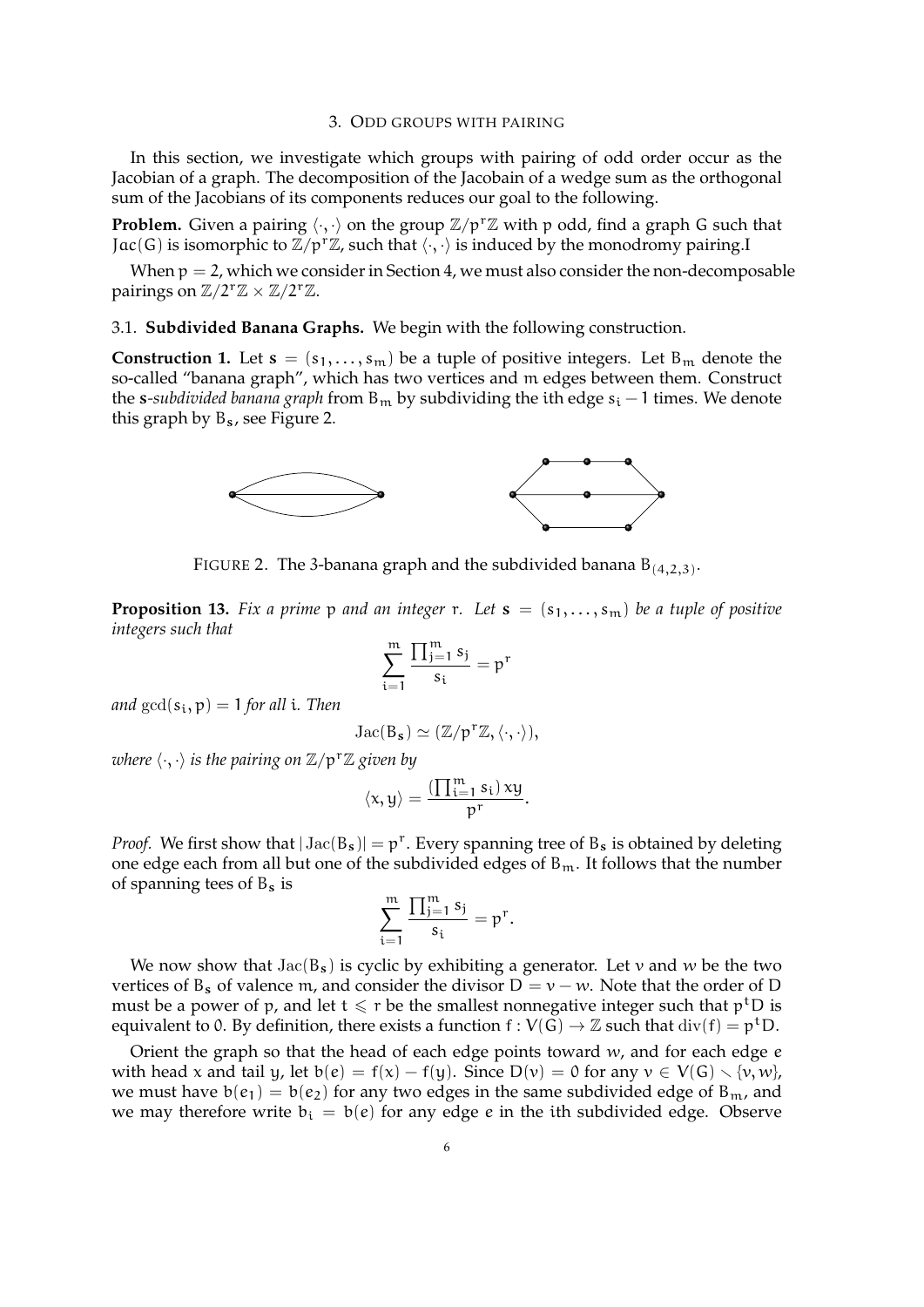that  $b_i s_i = f(w) - f(v)$  for all i. As  $div(f) = p^t D$ , we may conclude that  $\sum_{i=0}^{m} b_i = p^t$ . Consequently,

$$
p^t=\sum_{i=1}^m\frac{f(w)-f(\nu)}{s_i}=\frac{(f(w)-f(\nu))p^r}{\prod_{i=1}^m s_i}.
$$

From this, we deduce

$$
\prod_{i=1}^m s_i = p^{r-t}(f(w) - f(\nu)).
$$

Since  $gcd(s_i, p) = 1$  for all i, this is impossible unless  $r = t$ , and thus the group is cyclic, generated by D.

The monodromy pairing on  $Jac(B_s)$  is fully determined by the value of  $\langle D, D \rangle$ . Consider a function  $f: V(G) \to \mathbb{Z}$  such that  $b_i = \frac{\prod_{j=1}^{m} s_j}{s_i}$  $\frac{e^{-1}S_i}{S_i}$ . We see that  $div(f) = p^T D$ , and hence  $\langle D, D \rangle = \frac{\prod_{i=1}^{m} s_i}{n^r}$  $\frac{\ln 1}{p}$  .

The cycle graph  $C_n$  and the banana graph  $B_n$  are both special cases of the subdivided banana. The following is an immediate corollary.

**Corollary 14.** *For any prime* p *and integer* r*,*

$$
\operatorname{Jac}(B_{p^r})\simeq (\mathbb{Z}/p^r\mathbb{Z},\langle \cdot,\cdot\rangle_1)
$$

$$
\operatorname{Jac}(C_{p^r}) \simeq (\mathbb{Z}/p^r\mathbb{Z}, \langle \cdot, \cdot \rangle_{-1}),
$$

*where*  $\langle \cdot, \cdot \rangle_1$  *and*  $\langle \cdot, \cdot \rangle_{-1}$  *are the pairings on*  $\mathbb{Z}/p^r\mathbb{Z}$  *given by* 

$$
\langle x, y \rangle_1 = \frac{xy}{p^r}
$$
  $\langle x, y \rangle_{-1} = \frac{(-1)xy}{p^r}.$ 

3.2. **Results on quadratic residues.** Observe that the monodoromy pairing on  $Jac(B_{p^r})$  is the residue pairing on  $\mathbb{Z}/p^r\mathbb{Z}$ . To achieve the nonresidue pairing, we will use the subdivided banana graph  $B_s$  for an appropriate choice of s. Our approach will rely on quadratic reciprocity, and it will be necessary to consider the cases  $p \equiv 1 \pmod{4}$  and  $p \equiv 3 \pmod{4}$ separately. We will need to further differentiate between the cases  $r > 1$  and  $r = 1$ ; it is in the latter case that our results rely on the Generalized Riemann Hypothesis.

For the  $p \equiv 1 \pmod{4}$  case, we will need the following proposition:

**Proposition 15.** *For any sufficiently large prime* p *and integer* r > 1*, there exist prime quadratic* √ *nonresidues*  $q_1 \equiv 1 \pmod{4}$  *and*  $q_2 \equiv 3 \pmod{4}$ , such that both  $q_1$  *and*  $q_2$  *are less than*  $2\sqrt{\text{p}^r}$ .

*Proof.* Let  $\chi_1$  be the nontrivial character mod 4 and  $\chi_2$  the quadratic character mod p. To ask for a prime quadratic nonresidue  $q \equiv 3 \mod 4$  is to ask for a prime q such that  $\chi_1(q)=\chi_2(q)=-1.$  Consider the abelian field extension K of  $\mathbb Q$  given by K =  $\mathbb Q(\sqrt{-1},\alpha)$ , where

$$
\alpha=(-1)^{\frac{p-1}{2}}p.
$$

The extension K is degree 4 with conductor 4p. The characters  $\chi_1$  and  $\chi_2$  are quadratic, and thus we may apply [13, Theorem 1.7], to obtain an upper bound on the prime q,

$$
q\ll 2p^{\frac{1}{2}+\varepsilon}.
$$

 $\Box$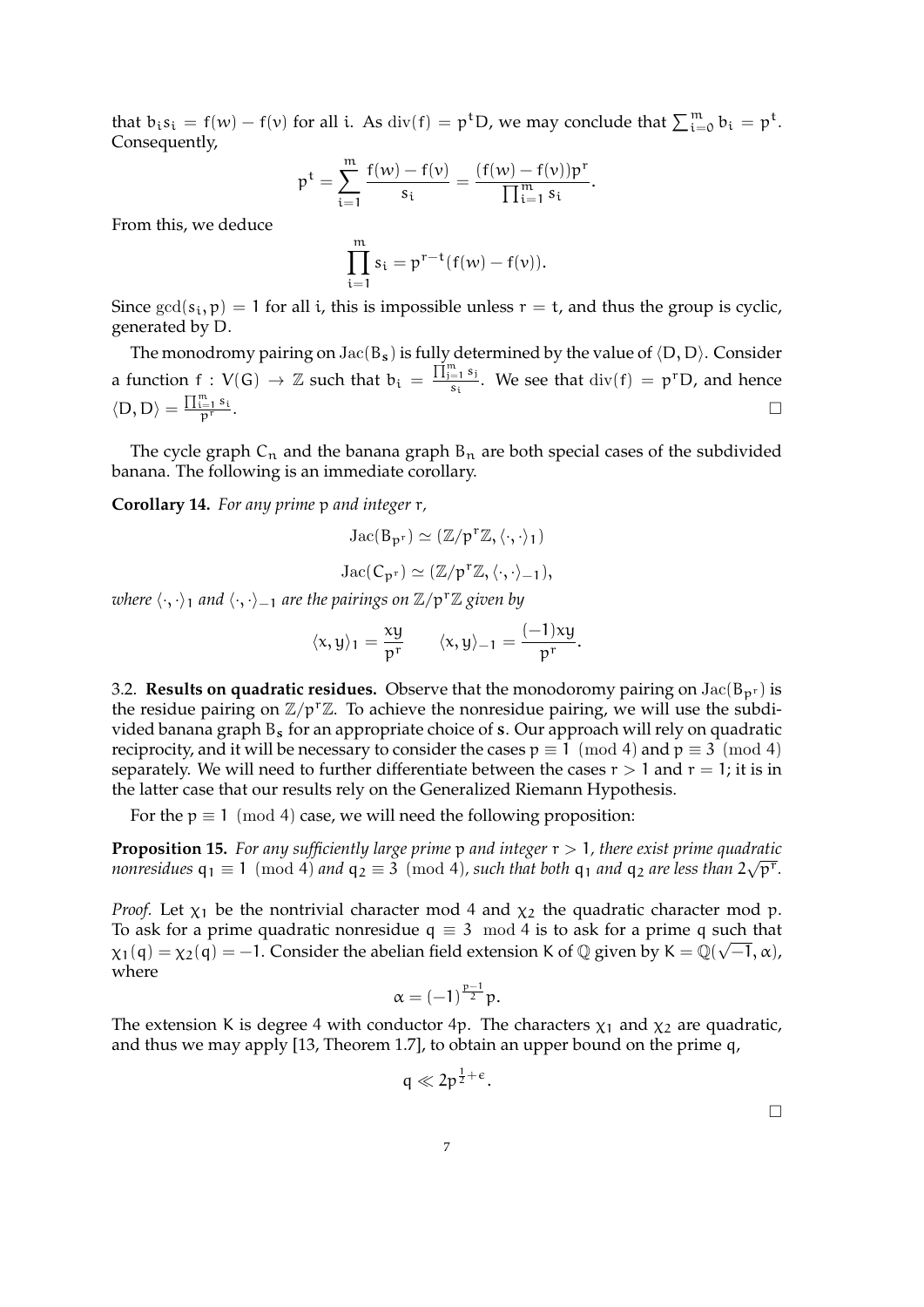We remark that the "sufficiently large" in the above statement is related to the effectivity of the  $\epsilon$  above in [13, Theorem 1.7], which remains of independent interest [12]. For  $r = 1$ , we may obtain the analogous result, conditional on the Generalized Riemann hypothesis, for sufficiently large primes p.

**Proposition 16** (Conditional on GRH)**.** *For any sufficiently large prime* p*, there exists a prime quadratic nonresidue*  $q \equiv 3 \pmod{4}$  *such that*  $q < 2\sqrt{p}$ *.* 

*Proof.* This follows from [11, Theorem 4] and the discussion above. □

Given a prime q that satisfies the bounds above, we will need to find a particular way to write it as a sum of two positive integers, to ensure that s has the desired properties. Below, we check that such a decomposition exists, and that this decomposition provides the properties we require.

**Lemma 17.** Let q be an odd prime, and let k be an integer such that  $\left(\frac{k}{q}\right)$  $\frac{\mathbf{k}}{\mathbf{q}}$  =  $\left(\frac{-1}{\mathbf{q}}\right)$  $\frac{-1}{9}$ ). Then there *exists*  $0 < a < q$  *such that*  $a(q - a) \equiv k \pmod{q}$ *.* 

*Proof.* Consider the set

$$
R_q = \left\{ \ell \in \mathbb{F}_q : \left( \frac{\ell}{q} \right) = \left( \frac{-1}{q} \right) \right\},
$$

and the map  $\phi: \mathbb{F}_q \to \mathbb{F}_q$  given by  $\phi(x) = -x^2$ . The image of  $\phi$  must be a subset of R<sub>q</sub>. For a fixed a, the polynomial  $x^2 + a$  has at most two roots in  $\mathbb{F}_q$ . Since  $|R_q| = \frac{q-1}{2}$  $\frac{-1}{2}$ , φ must therefore surject onto  $R_q$ . Hence, there exists an integer a such that  $\phi(\alpha) = k$ , and we have  $k \equiv -\alpha^2 \equiv \alpha(q - \alpha) \pmod{q}$ , as required.

**Lemma 18.** Let p be a sufficiently large prime with  $p \equiv 1 \pmod{4}$ , and let  $r > 1$  be an integer. *Then there exists a prime*  $q$ , with  $\left(\frac{q}{p^{r}}\right) = -1$ , and a positive integer  $a < q$  such that the quantity

$$
\frac{p^r-a(q-a)}{q}
$$

*is a positive integer.*

*Moreover, assuming GRH, the above result holds for*  $r = 1$  *as well.* 

*Proof.* By Proposition 15 (or, for  $r = 1$ , Proposition 16), there exists a nonresidue q with  $\frac{-1}{2}$  $\left(\frac{p^r}{q}\right) = \left(\frac{p^r}{q}\right)$  $\left(\frac{p^r}{q}\right)$ , and  $\frac{q^2}{4} < p^r$ . By Lemma 17, there exists a positive integer  $a < q$  such that  $p^r \equiv a(q - a) \pmod{q}$ . Therefore  $p^r - a(q - a)$  is positive and divisible by q.

We now apply Lemma 18 to establish the existence of an s such that  $Jac(B_S) \cong \mathbb{Z}/p^r\mathbb{Z}$ with the nonresidue pairing.

**Proposition 19.** For any sufficiently large odd prime p and integer  $r > 1$ , there exists  $s =$  ${s_1, \ldots s_m}$  *such that* 

$$
\sum_{i=1}^m\frac{\prod_{j=1}^ms_j}{s_i}=p^r,
$$

 $\gcd(p, s_i) = 1$  for all i, and  $\prod_{i=1}^{m} s_i$  is a nonresidue modulo  $p$ .

*Furthermore, assuming GRH, the result also holds for*  $r = 1$ *.*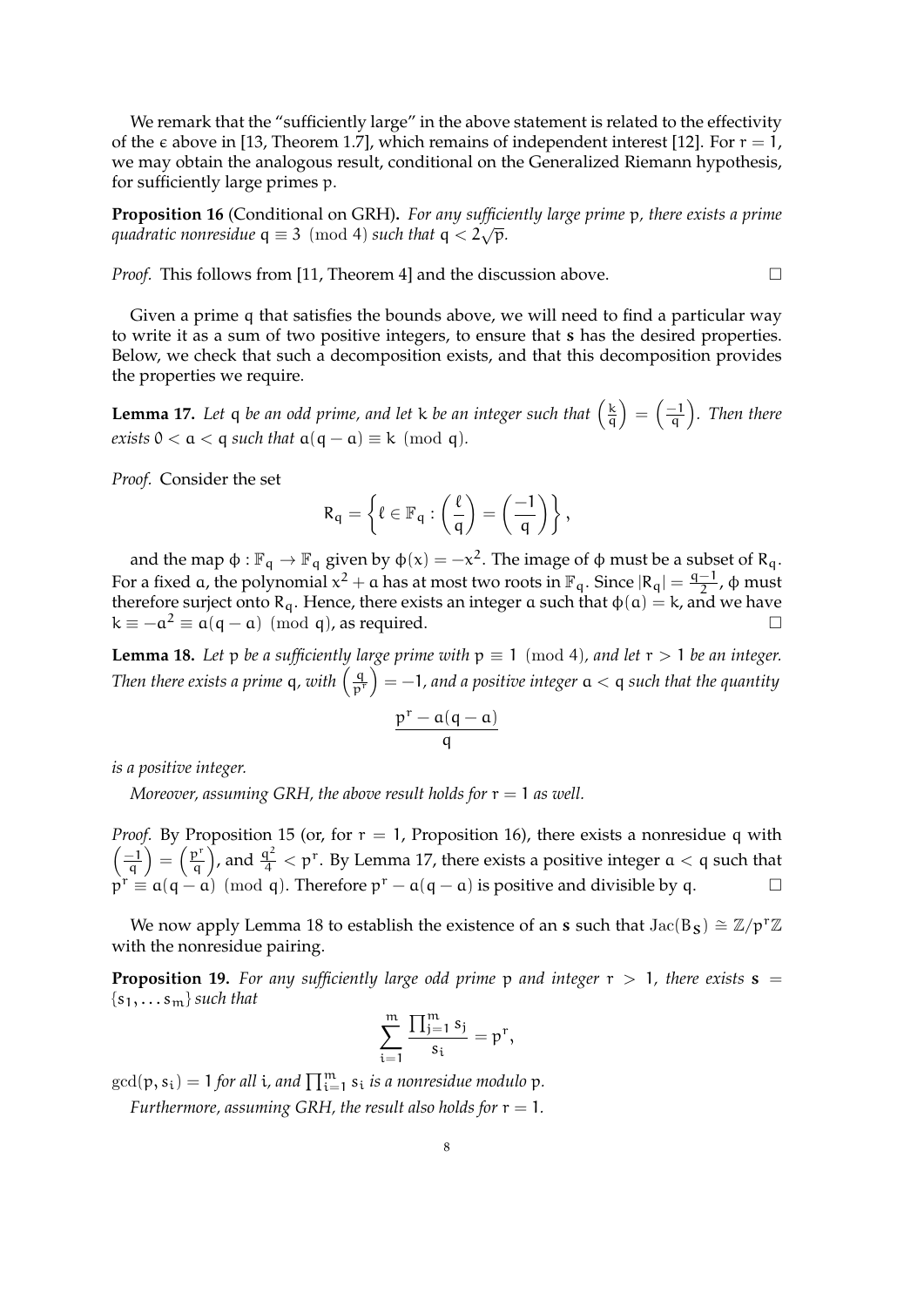*Proof.* First consider the case that  $p \equiv 3 \pmod{4}$ . Choose  $s = \{1, p^r - 1\}$ , and note that  $p^r - 1 \equiv -1 \pmod{p^r}$  is a nonresidue modulo  $p^r$ .

In the case that  $p \equiv 1 \pmod{4}$ , let q, a be as in Lemma 18, and let

$$
s_1 = a
$$
,  $s_2 = q - a$ ,  $s_3 = \frac{p^r - a(q - a)}{q}$ .

Since both  $a$  and  $q - a$  are smaller than p, they are relatively prime to p, and therefore the product  $a(q - a)$  is relatively prime to p as well. Now, the quantity s<sub>1</sub>s<sub>2</sub>s<sub>3</sub> is a nonresidue mod p<sup>r</sup> iff  $\frac{(-1)(a(q-a))^2}{q}$  is a nonresidue mod p. Since  $p \equiv 1 \pmod{4}$ , -1 is a residue modulo p<sup>r</sup>, and hence the numerator of this expression is also a residue. Therefore  $\left(\frac{s_1s_2s_3}{p^r}\right) = \left(\frac{q}{p^r}\right) = -1$ , and the result follows.

# 3.3. **Proof of Theorems 1 and 2.**

*Proof of Theorem 2.* By Corollary 14, Jac(B<sub>p<sup>r)</sup></sub> ≅  $\mathbb{Z}/p^r\mathbb{Z}$  with the residue pairing. By Propositions 13 and 19, if we assume GRH, then for any sufficiently large odd prime p and integer r  $\geq 1$ , there exists an s such that Jac(B<sub>s</sub>)  $\cong \mathbb{Z}/p^{r}\mathbb{Z}$  with the nonresidue pairing. By taking wedge sums of these graphs, we obtain all groups with pairing of odd order.  $\Box$ 

**Remark 20.** Note that, for each p and r, at most one of the values  $s_i$  in Proposition 19 may be equal to 1. It follows that, if we assume GRH, then every odd group with pairing occurs as the Jacobian of a *simple* graph. The same cannot be said for groups of even order, as we shall see in Section 5.

We conclude the proof of Theorem 1 by noting that in certain cases, we can explicitly construct an s satisfying the conditions required to achieve the nonresidue pairing:

**Proposition 21.** Let p be an odd prime, not equivalent to 1 (mod 24), and  $r \ge 1$  an integer. Then *there exists an* s *such that*

$$
\sum_{i=1}^m\frac{\prod_{j=1}^ms_j}{s_i}=p^r,
$$

and  $\prod_{\mathfrak{i}=1}^\mathfrak{m} s_\mathfrak{i}$  *is a nonresidue modulo*  $\mathfrak{p}.$ 

*Proof.* We consider the following three cases.

- (A) When  $p \equiv 3 \pmod{4}$ , as before, we may use  $s = \{1, p^r 1\}$ .
- (B) When  $p \equiv 5 \pmod{8}$ , use  $s = \{1, 1, \frac{p^r 1}{2}\}$ . Since  $p \equiv 1 \pmod{4}$ , the product  $s_1 s_2 s_3$  is a nonresidue modulo  $\mathfrak p$  iff 2 is a nonresidue modulo  $\mathfrak p$ —which is the case when  $\mathfrak p\equiv 5$ (mod 8).
- (C) When  $p \equiv 2 \pmod{3}$ , if  $p \equiv 3 \pmod{4}$ , we are in the first case above. Otherwise, we have  $p \equiv 1 \pmod{4}$ , and 2 is a nonresidue modulo p. Choose  $\mathbf{s} = \{1, 1, \frac{p^r - 1}{2}\}\$  as before.

The only remaining possibility after eliminating these three cases is  $p \equiv 1 \pmod{24}$ .  $\Box$ 

*Proof of Theorem 1.* By Corollary 14, Jac $(B_{p^r}) \cong \mathbb{Z}/p^r\mathbb{Z}$  with the residue pairing. By Propositions 13 and 21, for any odd prime p not congruent to 1 (mod 24) and integer  $r \ge 1$ , there exists an s such that  $Jac(B_s) \cong \mathbb{Z}/p^r\mathbb{Z}$  with the nonresidue pairing. Using the wedge sum construction, we may obtain all groups with pairing of odd order not divisible by any prime p such that  $p \equiv 1 \mod 24$ , as desired.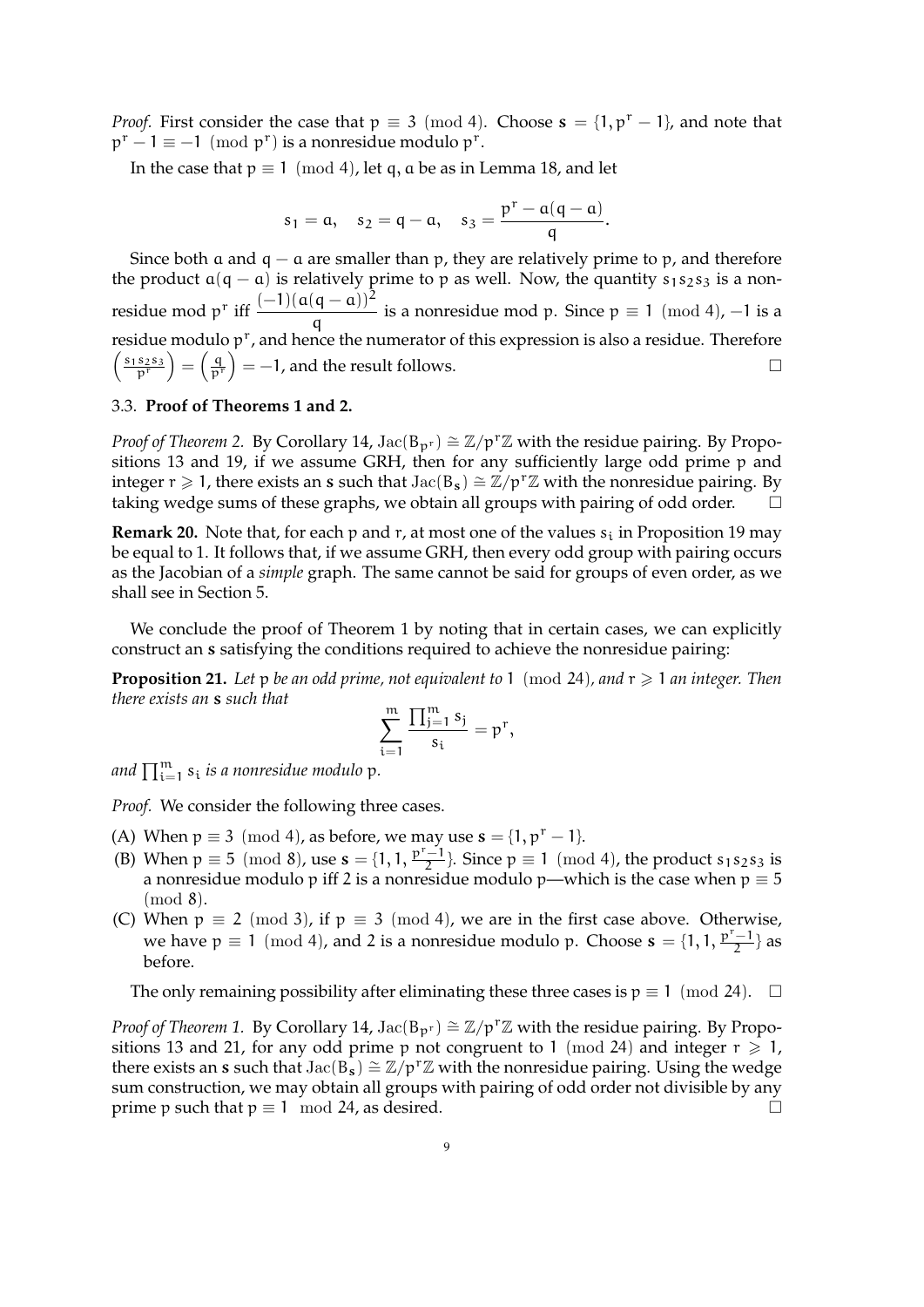**Remark 22.** Proposition 21 shows that we could provide an unconditional proof of Theorem 2 if we could show that Proposition 16 holds for all primes  $p \equiv 1 \pmod{24}$ . In fact, computer search has verified that the proposition holds for all such primes smaller than  $10<sup>9</sup>$ . The code is available upon request of the authors.

## 4. 2-GROUPS WITH PAIRING

We now turn to the task of constructing graphs G for which  $\text{Jac}(G) \simeq ((\mathbb{Z}/2^{r}\mathbb{Z})^{k}, \langle \cdot, \cdot \rangle)$ for given positive integers r and k, and pairing  $\langle \cdot, \cdot \rangle$ . For each of the non-exceptional pairings on  $\mathbb{Z}/2^{r}\mathbb{Z}$ , we find a graph whose Jacobian is isomorphic to  $\mathbb{Z}/2^{r}\mathbb{Z}$  with the given pairing.

4.1. **Multicycle graphs.** In addition to the subdivided banana graphs of Section 3.1, we will require one more construction.

**Construction 2.** Let  $s = (s_1, \ldots, s_m)$  be a tuple of positive integers. Construct the s*multicycle graph*  $C_s$  on the vertices  $v_1, \ldots, v_m$  by introducing  $s_i$  edges between  $v_i$  and  $v_{i+1}$ (here i is taken mod m), see Figure 3.



FIGURE 3. The  $C_{(1,3,4,2)}$  multicycle graph.

Note that the graphs  $B_s$  and  $C_s$  are planar duals of each other, and thus by Theorem 7,  $Jac(B_s) \cong Jac(C_s)$  as groups, but not necessarily as groups with pairing.

We now show that all of the cyclic 2-groups with non-exceptional pairing are realizable as Jacobians of graphs.

**Theorem 23.** *Let*  $\Gamma \simeq (\mathbb{Z}/2^r\mathbb{Z}, \langle \cdot, \cdot \rangle)$ *. Then there exists a graph* G *such that* Jac(G)  $\simeq \Gamma$ *.* 

*Proof.* Observe that, by Corollary 14,  $Jac(B_{2r}) \simeq A_{2r}$  and  $Jac(C_{2r}) \simeq B_{2r}$ . It remains to find constructions for graphs providing the groups  $C_{2^r}$  and  $\mathcal{D}_{2^r}$ .

By Lemma 11, it suffices to find graphs G<sub>1</sub> and G<sub>2</sub>, with Jac(G<sub>1</sub>)  $\cong$  Jac(G<sub>2</sub>)  $\cong \mathbb{Z}/2^{r}\mathbb{Z}$ , such that for some  $D_1 \in \text{Jac}(G_1)$  and  $D_2 \in \text{Jac}(G_2)$ , we have

$$
\langle D_1, D_1 \rangle_1 = \frac{a}{2^r}
$$
  

$$
\langle D_2, D_2 \rangle_2 = \frac{b}{2^r},
$$

where  $a \equiv 3 \pmod{8}$  and  $b \equiv -3 \pmod{8}$ .

We consider the cases for even and odd r separately. For odd r, let  $s = \{1, 2, \frac{2^r - 2}{3}\}$  $\frac{-2}{3}$ , and let  $G_1 = B_s$ ,  $G_2 = C_s$ .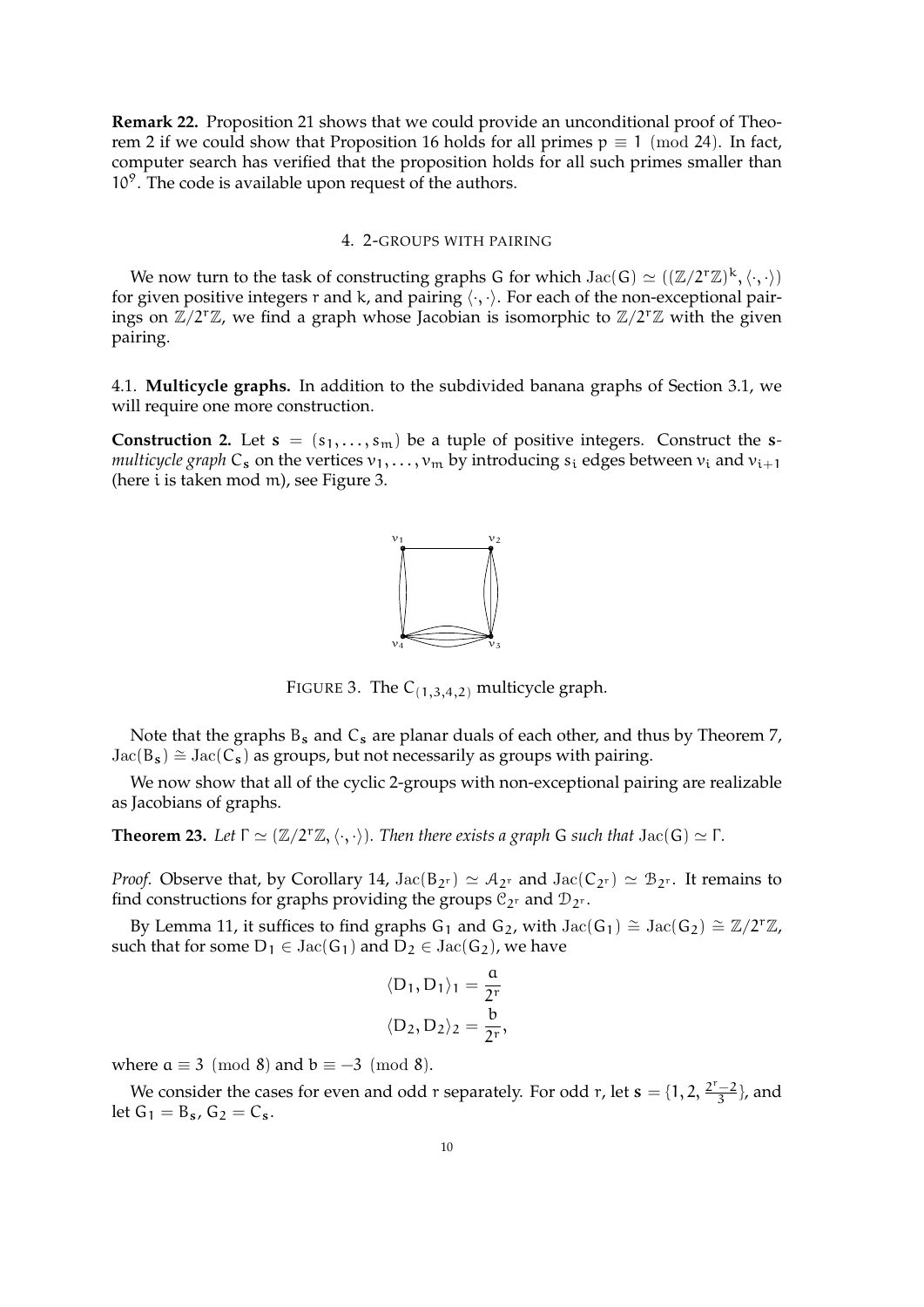

FIGURE 4. The graphs B<sub>s</sub> and C<sub>s</sub>, for  $s = \{1, 2, \frac{2^{r}-2}{3}\}$  $\frac{-2}{3}$ 

Consider a function  $f: V(B_s) \to \mathbb{Z}$ , given by

$$
v_0 \mapsto 0
$$
  
\n
$$
v'_0 \mapsto 2
$$
  
\n
$$
v_{21} \mapsto 1
$$
  
\n
$$
v_{3j} \mapsto 2^n - 4 - j.
$$

If D<sub>1</sub> =  $v_{31} - v_0$ , then div(f) = 2<sup>r</sup>D<sub>1</sub>. It follows that  $\langle D_1, D_1 \rangle_1 = \frac{f(v_{31})}{2^r} = \frac{2^r - 3}{2^r}$ , as required.

Now consider the function  $f : V(C_s) \to \mathbb{Z}$  given by

$$
\nu_0\mapsto 0,\ \nu_1\mapsto 2,\ \nu_2\mapsto 3.
$$

If  $D_2 = v_2 - v_0$ , then  $\text{div}(f) = 2^{\text{r}}D_2$ , so  $\langle D_2, D_2 \rangle_2 = \frac{3}{2^{\text{r}}}$ , as desired.

For even r, let  $s = \{1, 1, 1, \frac{2^r - 1}{3}\}$  $\frac{-1}{3}$ , and again let G<sub>1</sub> = B<sub>s</sub> and G<sub>2</sub> = C<sub>s</sub>.



FIGURE 5. The graphs B<sub>s</sub> and C<sub>s</sub>, for  $s = \{1, 1, 1, \frac{2^r - 1}{3}\}$  $\frac{-1}{3}$ 

For the banana graph, we see from Proposition 13 that  $Jac(B_s)$  is cyclic of order 2<sup>r</sup>, with pairing

$$
\langle x,y\rangle=\frac{\frac{2^r-1}{3}xy}{2^r}.
$$

For the multicycle graph, consider a function  $f : V(C_S) \to \mathbb{Z}$ , defined by  $f(v_i) = i$ . If D<sub>2</sub> =  $v_3 - v_0$ , then div(f) = −2<sup>r</sup>D<sub>2</sub>, hence  $\langle D_2, D_2 \rangle = \frac{3}{2^r}$ , and the result follows.  $\Box$ 

4.2. 2**-groups with exceptional pairings.** Each of the above constructions gives a graph with cyclic Jacobian, giving four of the six generators for 2-groups with pairing. We have few concrete results concerning the exceptional pairings. However, we make the following observation.

**Proposition 24.** For any  $k \ge 1$ , there is no graph G such that  $Jac(G) \simeq (\mathcal{E}_2)^k$ .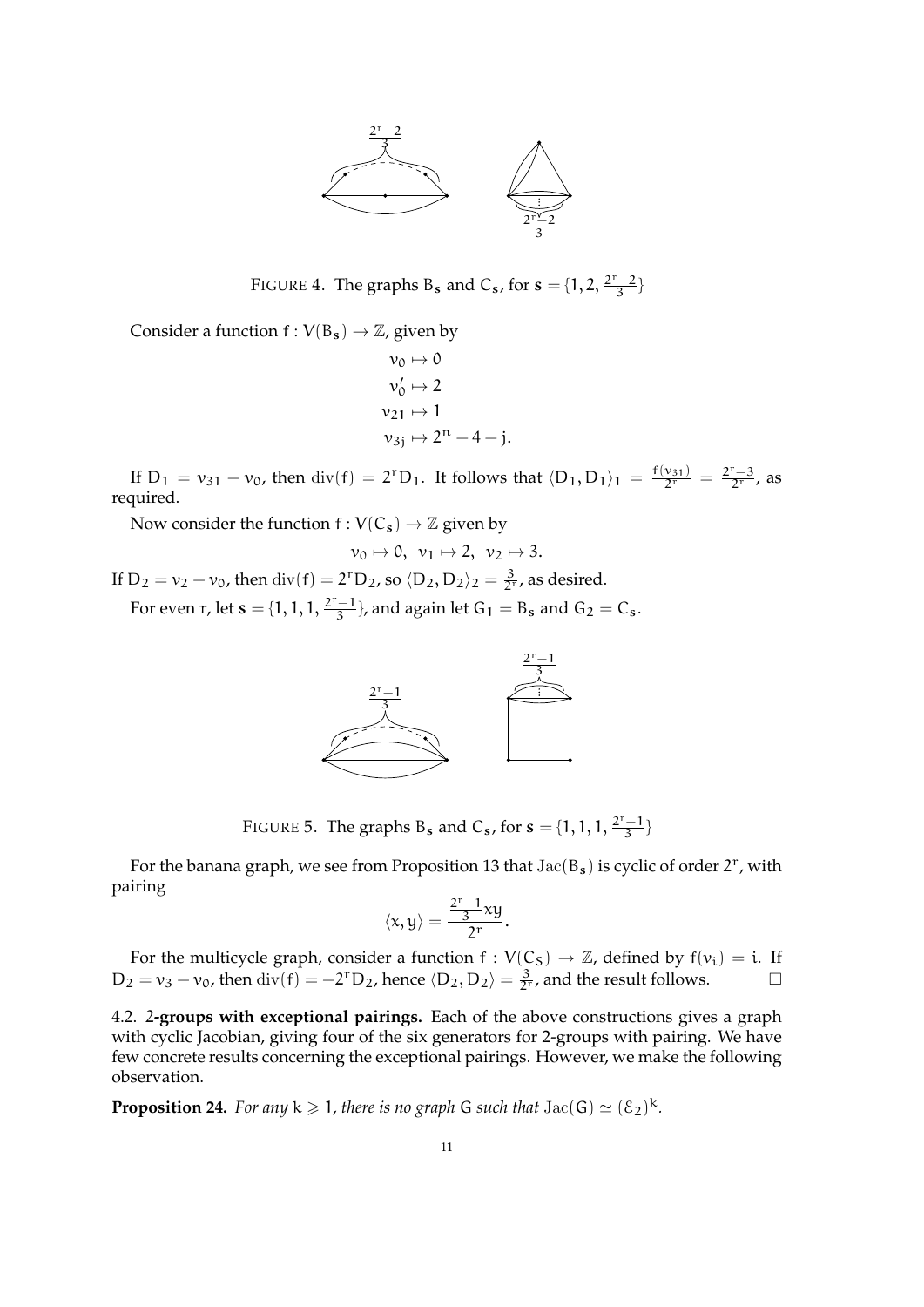*Proof.* This is a result of the characterization of graphs G with  $Jac(G) \simeq (\mathbb{Z}/2\mathbb{Z})^k$ , given below in Remark 29. Since the Jacobian of a cycle always gives rise to the group  $A_2$ , any such graph has Jacobian  $(A_2)^k$ . <sup>k</sup>.

This result, combined with our failure to find *any* graph G that yields the group  $\mathcal{E}_{2^r}$ , leads us to make the following conjecture:

**Conjecture 25.** For any  $k \ge 1$ , there is no graph G such that  $Jac(G) \simeq (\mathcal{E}_{2^r})^k$ .

We note, however, that there do exist examples of graphs G such that a *subgroup* H ⊂ Jac(G) (with the restricted pairing) is isomorphic to  $\mathcal{E}_{2^r}$ . For example, Jac(B<sub>2,2,2</sub>) ≅  $(\mathbb{Z}2\mathbb{Z})^2 \times \mathbb{Z}/3\mathbb{Z}$ , and by inspection we can see that the 2-part with the restricted monodromy pairing is isomorphic to  $\mathcal{E}_2$ .



FIGURE 6. The graph  $B_{2,2,2}$ .

We have even fewer results regarding  $\mathcal{F}_{2r}$ . We note that the complete graph  $K_4$  is a graph with Jacobian isomorphic to  $\mathcal{F}_4$ , but we were unable to find other examples of graphs that provide this pairing.

# 5. JACOBIANS OF SIMPLE GRAPHS

In this section, we consider which groups (without pairing) occur as Jacobians of simple graphs. If a finite abelian group Γ does not have 2 as an invariant factor, then it is straightforward to construct a graph G such that  $Jac(G) \cong \Gamma$ , so this question is only interesting for groups of the form  $(\mathbb{Z}/2\mathbb{Z})^k \times H$ .

5.1. **Preliminaries for proof of Theorem 5.** Observe that any simple graph that has 2 spanning trees must have a third. Since the number of spanning trees is equal to the size of the Jacobian, there is no simple graph G with  $Jac(G) \simeq \mathbb{Z}/2\mathbb{Z}$ .

Many of our arguments focus on the case where the graph G is biconnected. If G is not biconnected, then by definition, there is a vertex  $v$  such that the induced subgraph on  $V(G) \setminus \{v\}$  is not connected. The graph G is therefore the wedge sum of the connected components, which implies that Jac(G) splits as a direct product of Jacobians.

**Definition 26.** *Given a graph* G, we write  $\mu(G)$  for the maximum order of an element of Jac(G), *and* δ(G) *for the maximum valency of a vertex in* G*. When the graph* G *is clear from context, we will simply write* δ *and* µ*.*

**Lemma 27.** For any biconnected graph G,  $\delta(G) \leq \mu(G)$ . Furthermore, if  $\delta(G) = \mu(G)$ , then G *must be the banana graph* Bµ*.*

*Proof.* Let v be a vertex in  $V(G)$  with valency  $\delta$ , and let w be a vertex adjacent to v. Consider the divisor  $D = v - w$ , and let  $m < \delta$  be a positive integer. We apply Dhar's burning algorithm to check that mD is w-reduced. From the biconnectivity of G, we deduce that there is a path from w to each of the neighbors of  $\nu$  that does not contain  $\nu$ . Thus, each of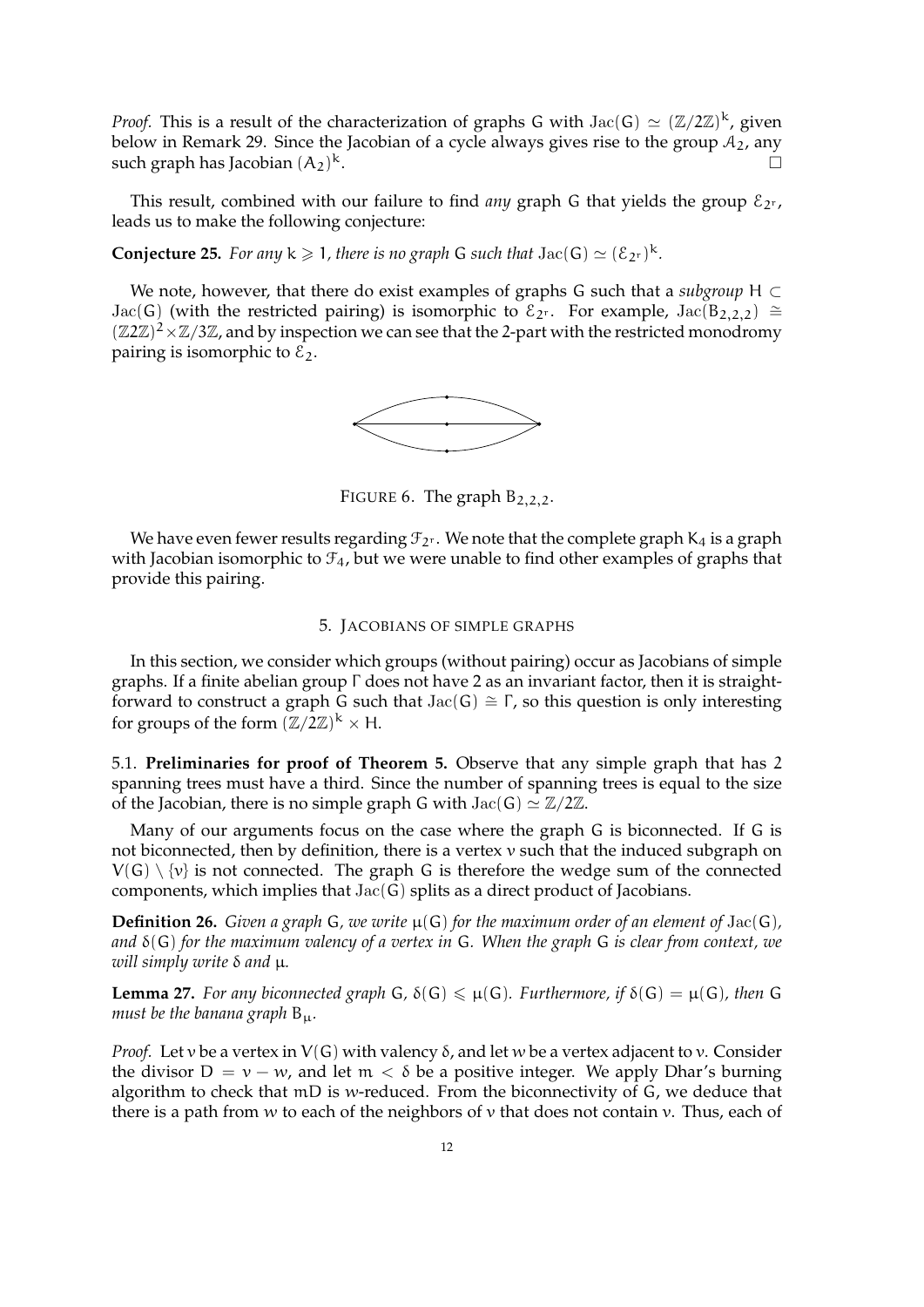the neighbors of v is burned. By definition,  $val(v) > m$ , so it is burned as well. This means that mD cannot be principal, and D has order at least  $δ$ .

In the case that  $δ = μ$ , we must have  $δD \sim 0$ . Starting from  $δD$ , chip-fire v once to obtain a divisor E. Applying the burning algorithm and the biconnectivity condition once more, we see that v, as well as each of its neighbors, must be burned, so that E is w-reduced. E must therefore be the zero divisor, which is only possible if the multiplicity of the edge  $\{v, w\}$  is  $\delta$ , i.e. G is a banana graph.

**Corollary 28.** For any biconnected graph G with genus q and  $|V(G)| = n$ ,

$$
n\geqslant \frac{2g-2}{\mu-2}.
$$

*Proof.* Let e be the total number of edges in G. We have an inequality

$$
2e = \sum_{i=1}^n \operatorname{val}(v_i) \leqslant \sum_{i=1}^n \delta = n \cdot \delta \leqslant n \cdot \mu.
$$

Since  $e = q + n - 1$ , we see that  $2q - 2 \leq n \cdot (\mu - 2)$ .

We are now ready to prove Theorem 5.

*Proof of Theorem 5.* Let G be a simple graph with Jac(G) ≅ (Z/2Z)<sup>k</sup>. If G is not biconnected, then G decomposes as a wedge sum, and Jac(G) decomposes as a direct sum of Jacobians, one of which must be isomorphic to  $(\mathbb{Z}/2\mathbb{Z})^r$  for some positive integer  $r \leq k$ . We may therefore assume that G is biconnected, which implies that it has no vertices of valence 1. By Lemma 27, it also has no vertices of valence 3 or greater. It follows that G is a cycle. Since Jac( $C_n$ ) ≅  $\mathbb{Z}/n\mathbb{Z}$ , we must have  $n = 2$ , which means G cannot be simple.  $\Box$ 

**Remark 29.** The proof of Theorem 5 also gives a complete characterization of graphs G with  $Jac(G) \simeq (\mathbb{Z}/2\mathbb{Z})^k$ . In general, we can always obtain such a graph by the following procedure. Start with a tree  $\overline{T}$ , and choose a subset of k edges of T. Construct a new graph G from T by doubling each edge in this subset. See Figure 7.



FIGURE 7. An example of a graph G with  $\mathrm{Jac}(G) \simeq (\mathbb{Z}/2\mathbb{Z})^6$ 

5.2. **Preliminaries: Proof of Theorem 6.** Our next goal is to generalize Theorem 5 to graphs whose Jacobian is of the form  $(\mathbb{Z}/2\mathbb{Z})^k \times H$ . We begin with the following bound on the genus of G.

**Proposition 30.** [8, Proposition 5.2] If G *is a graph of genus* g and  $Jac(G) \cong (\mathbb{Z}/2\mathbb{Z})^k \times H$ , *then*  $q \ge k$ *.*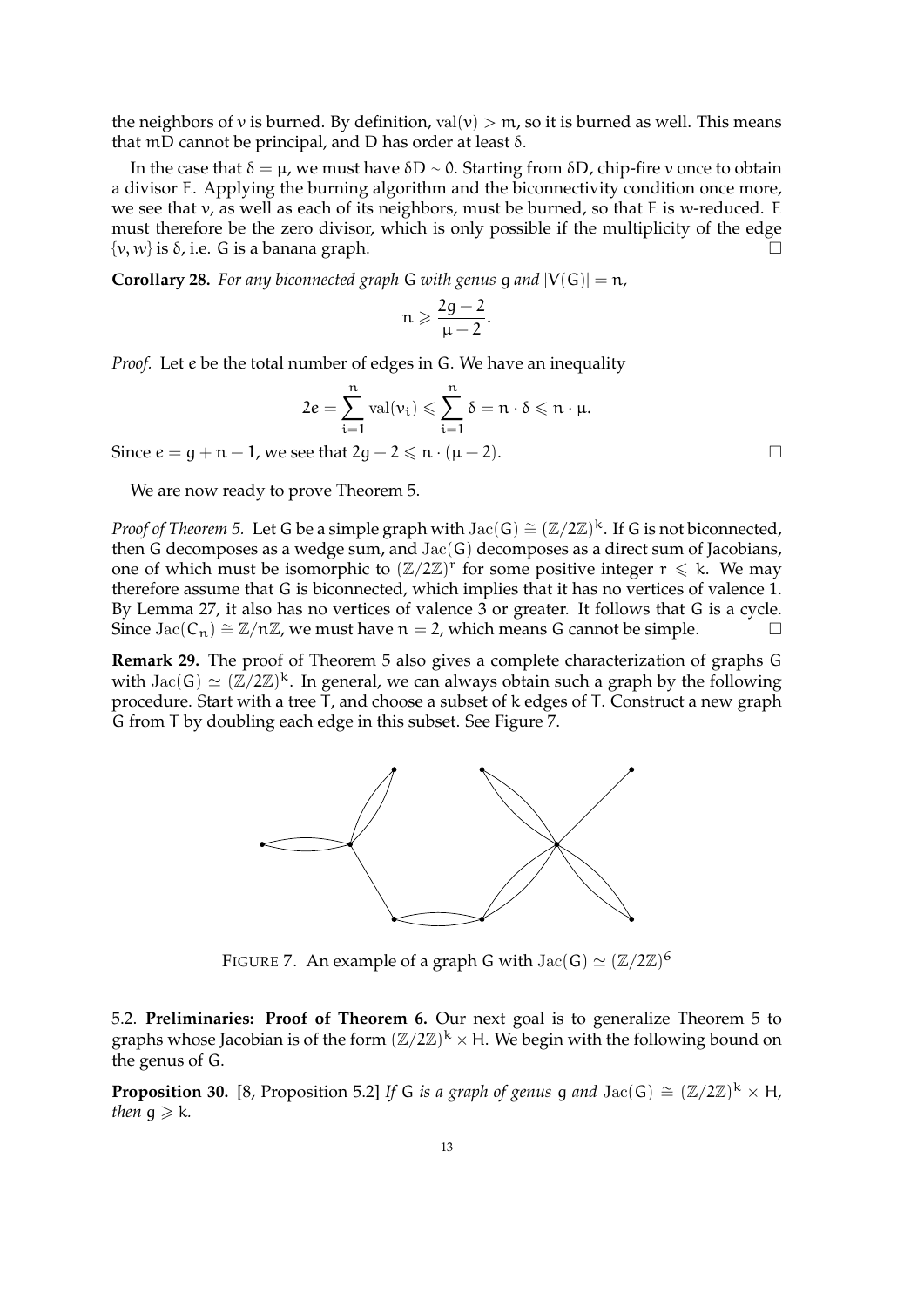Applying Corollary 28 to this result shows that

$$
|V(G)| \geqslant \frac{2k-2}{\mu-2}
$$

We require the following result about lengths of paths in G.

**Lemma 31.** *Let* G *be a biconnected graph, and suppose that there exists a path* P *with vertices*  $\{v_1, \ldots, v_\ell\}$  on G such that  $val(v_i) = 2$  for all  $1 < i < \ell$ . Then  $Jac(G)$  contains an element of *order at least* `*.*

*Proof.* Let  $m < \ell$ , and consider  $D = v_2 - v_1$ . As G is biconnected, there is a path from  $v_1$  to  $v_{m+1}$  that does not contain any of the vertices of P. Dhar's burning algorithm shows that  $v_{m+1} - v_1$  is the  $v_1$ -reduced divisor equivalent to mD, and hence mD  $\approx 0$  for m  $\lt \ell$ .

Our approach will now be to establish an upper bound on  $|V(G)|$  in terms of  $\mu$  and  $|H|$ , and then use this to obtain an upper bound on k.

**Proposition 32.** For any finite abelian group H, there exists an integer  $n_H$  such that, for any biconnected simple graph  $\widetilde{G}$  with  $\mathrm{Jac}(G) \simeq (\mathbb{Z}/2\mathbb{Z})^k \times H$ , we have  $|V(\widetilde{G})| < n_H$ .

*Proof.* Let  $U = \{u \in V(G) : val(u) > 2\}$ . We will first establish a bound on  $m = |U|$ , and then bound  $|V(G)|$  in terms of m.

Fix a vertex  $u \in U$ , and consider the set of divisors  $\mathcal{U} = \{u_i - u | u_i \in U\}$ . For any  $D_1 \neq D_2 \in \mathcal{U}$ , we claim that  $2D_1 - 2D_2 = 2u_1 - 2u_2$  is  $u_2$ -reduced. Since G is biconnected, there is a path from  $u_2$  to each of the neighbors of  $u_1$  that does not contain  $u_1$ . Applying Dhar's burning algorithm, we see that since  $val(u_2) > 2$ , the entire graph will be burned. Therefore  $2D_1 - 2D_2$  is u<sub>2</sub>-reduced, hence  $2D_1 \approx 2D_2$ .

We now define a map

$$
\phi : \mathrm{Jac}(G) \to \mathrm{Jac}(G)
$$
  

$$
D \mapsto 2D.
$$

By the above, we have that the restriction of  $\varphi$  to U is injective. Furthermore, since  $|\text{im}(\varphi)| \leq |H|$ , we see that  $m \leq |H|$ .

We now wish to bound  $|V(G)|$  in terms of m. To do so, we construct a new graph  $G'$ from G, according to the following algorithm.

(1) Choose any vertex of G of valency 2. Delete it, and draw an edge between its neighbors.

(2) Repeat until there are no 2-valent vertices remaining.



FIGURE 8. The transformation  $G \mapsto G'$ 

Note that even if G is simple,  $G'$  need not be. It is clear, however, that G and  $G'$  have the same number of vertices with valency greater than 2, and that  $\delta(G) = \delta(G')$ .

By Lemma 27, we must have that  $e' = |E(G')|$  is at most  $m \cdot \mu$  (since otherwise there would necessarily be a vertex of G with valency greater than  $\delta$ ). Each 2-valent vertex of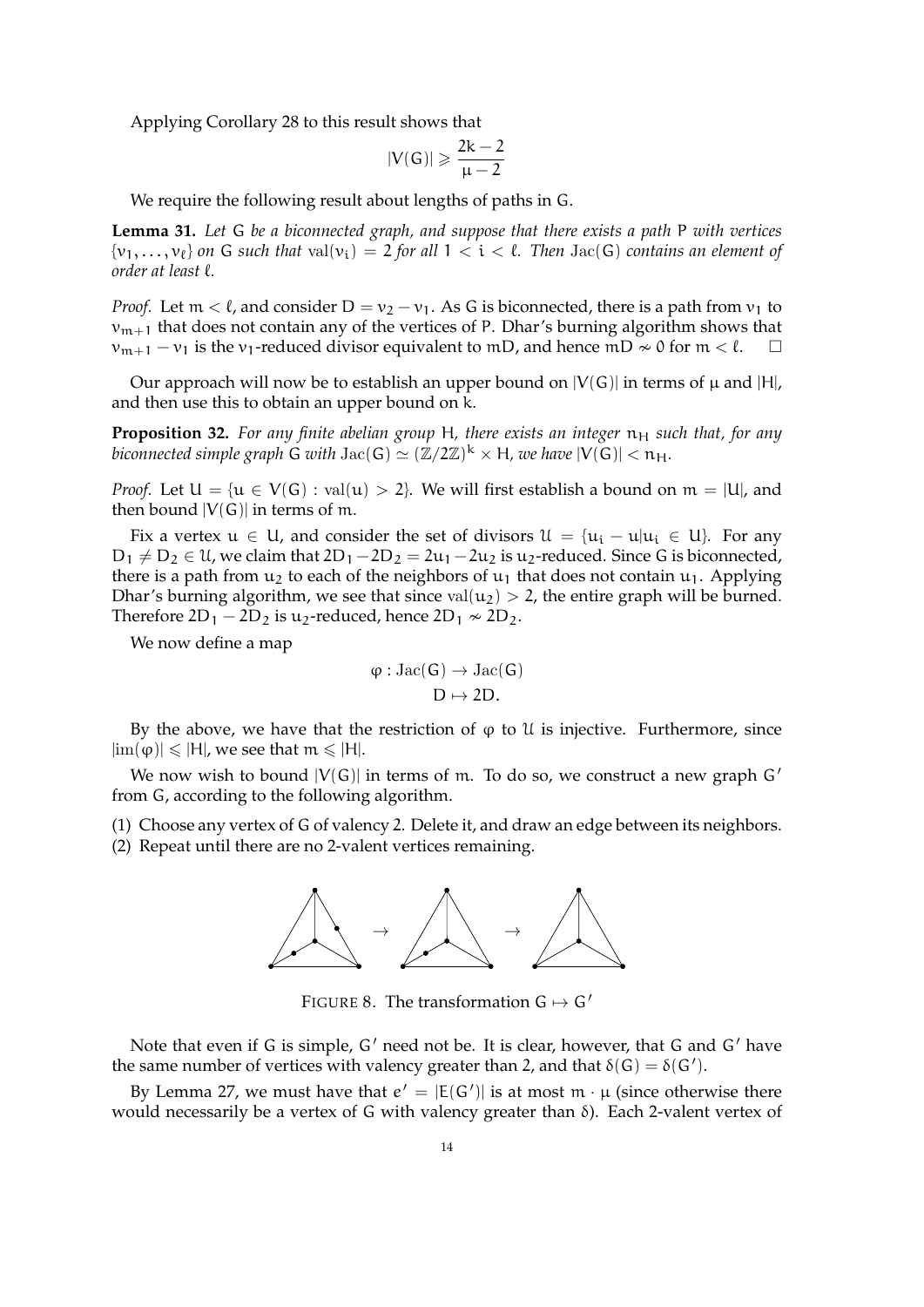G is uniquely associated with some edge of G'. If there are more than  $(e' \cdot \mu)$  divalent vertices in G, then at least  $\mu$  of them are associated with a single edge of G'. In this case, G would contain a path P of length greater than  $\mu$ , where each vertex of P has valency 2. This contradicts Lemma 31, so we have

$$
|V(G)| - m < m\mu^{2}.
$$
  
+  $\mu^{2}$ ), then  $|V(G)| < n_{H}$ .

If we let  $n_H = |H|(1$ 

Applying Corollary 28 and Proposition 30, we see that for sufficiently large k, we must have  $|V(G)| > n_H$ . This in turn implies that for sufficiently large k,  $(\mathbb{Z}/2\mathbb{Z})^k \times H$  is not the Jacobian of any biconnected simple graph. We will use this fact to show that this result holds generally, for all simple graphs.

*Proof of Theorem 6.* We proceed by induction on |H|. When  $|H| = 1$  or 2, Theorem 5 gives the bound  $k_H = 1$ . For  $|H| \ge 3$ , there must exist (by Proposition 32) an integer k' such that, if  $k > k'$  and  $Jac(G) \simeq (\mathbb{Z}/2\mathbb{Z})^k \times H$ , then G is not biconnected.

By the inductive hypothesis, for any proper subgroup  $H' \subset H$ , there exists an integer k(H') such that for all  $k > k(H')$ , no simple graph G' has  $Jac(G') \simeq (\mathbb{Z}/2\mathbb{Z})^k \times H'$ . Now, since H is finite, there are finitely many pairs of nontrivial proper subgroups  $H_1, H_2 \subset H$ such that  $H_1 \times H_2 \simeq H$ . Define

$$
k'' = \max\{k(H_1) + k(H_2) : H_1, H_2 \text{ nontrivial}, H_1 \times H_2 \simeq H\}.
$$

Now let  $k_H = max(k', k'')$ . We wish to show that for all  $k > k_H$ , if  $Jac(G) \simeq (\mathbb{Z}/2\mathbb{Z})^k \times H$ , then G is not simple. Let G be a graph with this Jacobian, and let  $k > k_H$ . Since  $k > k'$ , G is not biconnected, so it must be the wedge sum of two graphs  $G_1$  and  $G_2$ . There must then exist integers  $k_1$ ,  $k_2$  with  $k_1 + k_2 = k$  and groups  $H_1$ ,  $H_2$  with  $H_1 \times H_2 \simeq H$  such that

$$
Jac(G_1) \simeq (\mathbb{Z}/2\mathbb{Z})^{k_1} \times H_1,
$$
  

$$
Jac(G_2) \simeq (\mathbb{Z}/2\mathbb{Z})^{k_2} \times H_2.
$$

Without loss of generality, we may assume that neither  $G_1$  nor  $G_2$  is a tree, so that Jac(G<sub>1</sub>) and Jac(G<sub>2</sub>) are both nontrivial. If either H<sub>1</sub> or H<sub>2</sub> are trivial, then G<sub>1</sub> (resp. G<sub>2</sub>) would have Jacobian isomorphic to  $(\mathbb{Z}/2\mathbb{Z})^k$  for  $k > 0$ , contradicting Theorem 5.

Finally, since  $k_1 + k_2 = k > k'' \ge k(H_1) + k(H_2)$ , we must have that either  $k_1 > k(H_1)$ or  $k_2 > k(H_2)$ . It follows that either  $G_1$  or  $G_2$  is not simple, so G is not simple.

5.3. **Further queries.** Analysis of the proof of Theorem 6 suggests that, if  $H \simeq \mathbb{Z}/p^r\mathbb{Z}$ for some prime p, then  $k_H = O(|H|p^3)$ . In practice, it seems that much better bounds should hold. For instance, we were unable to find any simple graph G where  $Jac(G) \simeq$  $(\mathbb{Z}/2\mathbb{Z})^k \times H$  for any  $k > |H|$ .

In some cases, it is possible to directly verify that certain groups do not arise as the Jacobian of any simple graph. We note that, for given m, while there are infinitely many isomorphism classes of simple graphs with fewer than m spanning trees, at most finitely many of these classes represent 2-edge-connected graphs. This results from the fact that, for any vertex  $v_0$  on a 2-edge-connected graph, any divisor of the form  $v-v_0$  is  $v_0$ -reduced, and hence there are at least as many spanning trees on the graph as there are vertices.

By contracting bridges, any graph G may be uniquely associated to a 2-edge-connected graph with isomorphic Jacobian. For a given group H, therefore, it is possible to compute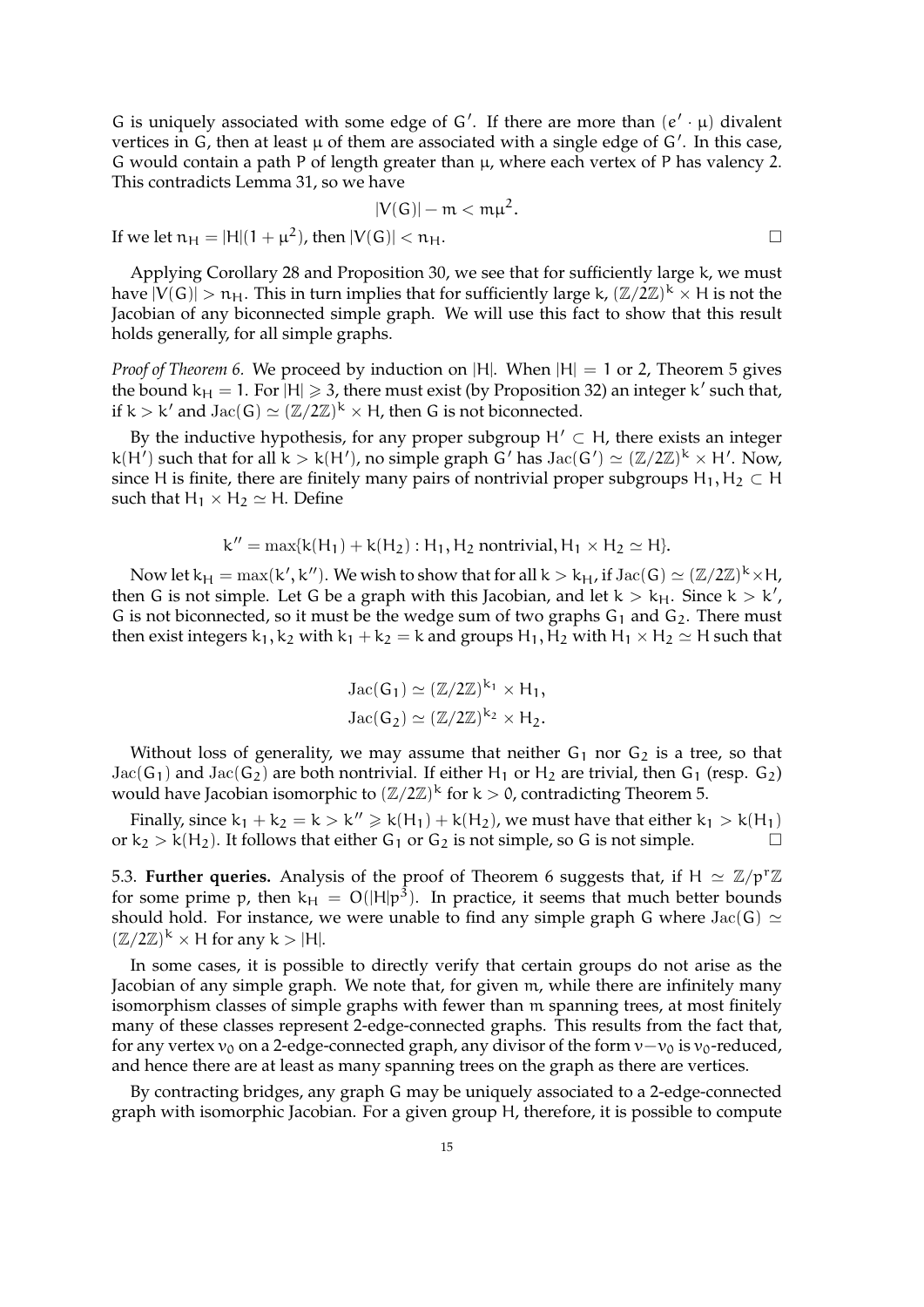the Jacobian of all 2-edge-connected simple graphs with at most |H| spanning trees, and verify that H does or does not occur.

Computer searches of this nature have led to the following:

**Proposition 33.** *The following groups are not isomorphic to the Jacobian of any simple graph:*

- $\mathbb{Z}/2\mathbb{Z} \times \mathbb{Z}/4\mathbb{Z}$
- $\bullet$   $(\mathbb{Z}/2\mathbb{Z})^2 \times \mathbb{Z}/4\mathbb{Z}$
- $\mathbb{Z}/2\mathbb{Z} \times (\mathbb{Z}/4\mathbb{Z})^2$ .

The key fact in the proof of the nonoccurence of groups with many factors of  $\mathbb{Z}/2\mathbb{Z}$ seems to be the requirement that G is biconnected, rather than that G is simple. It has been shown that, asymptotically, the probability that the Jacobian of a random graph is cyclic is relatively high [3]. We expect that the Jacobians of most graphs have a small number of invariant factors. Since random graphs are highly connected, we conjecture the following.

**Conjecture 34.** For any positive integer n, there exists  $k_n$  such that if  $k > k_n$ , there is no *biconnected graph* G *with*  $\mathrm{Jac}(G) \simeq (\mathbb{Z}/n\mathbb{Z})^k$ *.* 

The conjecture follows from our results for  $n = 3$ . To see this, observe from Lemma 27 that the only biconnected graphs with Jacobian  $(\mathbb{Z}/3\mathbb{Z})^k$  are the 3-cycle and the 3-banana. In this case, we have  $k_3 = 1$ .

#### **REFERENCES**

- [1] Matthew Baker and Serguei Norine. Riemann–Roch and Abel–Jacobi theory on a finite graph. *Advances in Mathematics*, 215(2):766–788, 2007.
- [2] Matthew Baker and Farbod Shokrieh. Chip-firing games, potential theory on graphs, and spanning trees. *Journal of Combinatorial Theory, Series A*, 120(1):164–182, 2013.
- [3] Julien Clancy, Nathan Kaplan, Timothy Leake, Sam Payne, and Melanie Matchett Wood. On a Cohen-Lenstra heuristic for Jacobians of random graphs. *arXiv:1402.5129*, 2014.
- [4] Julien Clancy, Timothy Leake, and Sam Payne. A note on Jacobians, Tutte polynomials, and two-variable zeta functions of graphs. *Experimental Mathematics*, To appear.
- [5] Robert Cori and Dominique Rossin. On the sandpile group of dual graphs. *European Journal of Combinatorics*, 21(4):447–459, 2000.
- [6] Harold Davenport. *Multiplicative number theory*, volume 74 of *Graduate Texts in Mathematics*. Springer-Verlag, New York, third edition, 2000. Revised and with a preface by Hugh L. Montgomery.
- [7] Deepak Dhar. Self-organized critical state of sandpile automaton models. *Physical Review Letters*, 64(14):1613–1616, 1990.
- [8] Dino J. Lorenzini. Arithmetical graphs. *Mathematische Annalen*, 285(3):481–501, 1989.
- [9] Melanie Matchett Wood. The distribution of sandpile groups of random graphs. *arXiv:1402.5149*, 2014.
- [10] Rick Miranda. Nondegenerate symmetric bilinear forms on finite abelian 2-groups. *Transactions of the American Mathematical Society*, 284(2):535–542, 1984.
- [11] Joseph Oesterlé. Versions effectives du théorème de chebotarev sous l'hypothèse de riemann généralisée. *Ast´erisque*, 61(165-167), 1979.
- [12] Paul Pollack. Personal communication.
- [13] Paul Pollack. Prime splitting in abelian number fields and linear combinations of dirichlet characters. *International Journal of Number Theory*, 10(04):885–903, 2014.
- [14] Farbod Shokrieh. The monodromy pairing and discrete logarithm on the Jacobian of finite graphs. *J. Math. Cryptol.*, 4(1):43–56, 2010.
- [15] CTC Wall. Quadratic forms on finite groups, and related topics. *Topology*, 2(4):281–298, 1963.

#### **David Jensen**

DEPARTMENT OF MATHEMATICS, UNIVERSITY OF KENTUCKY

*E-mail address*: djensen@uky.edu